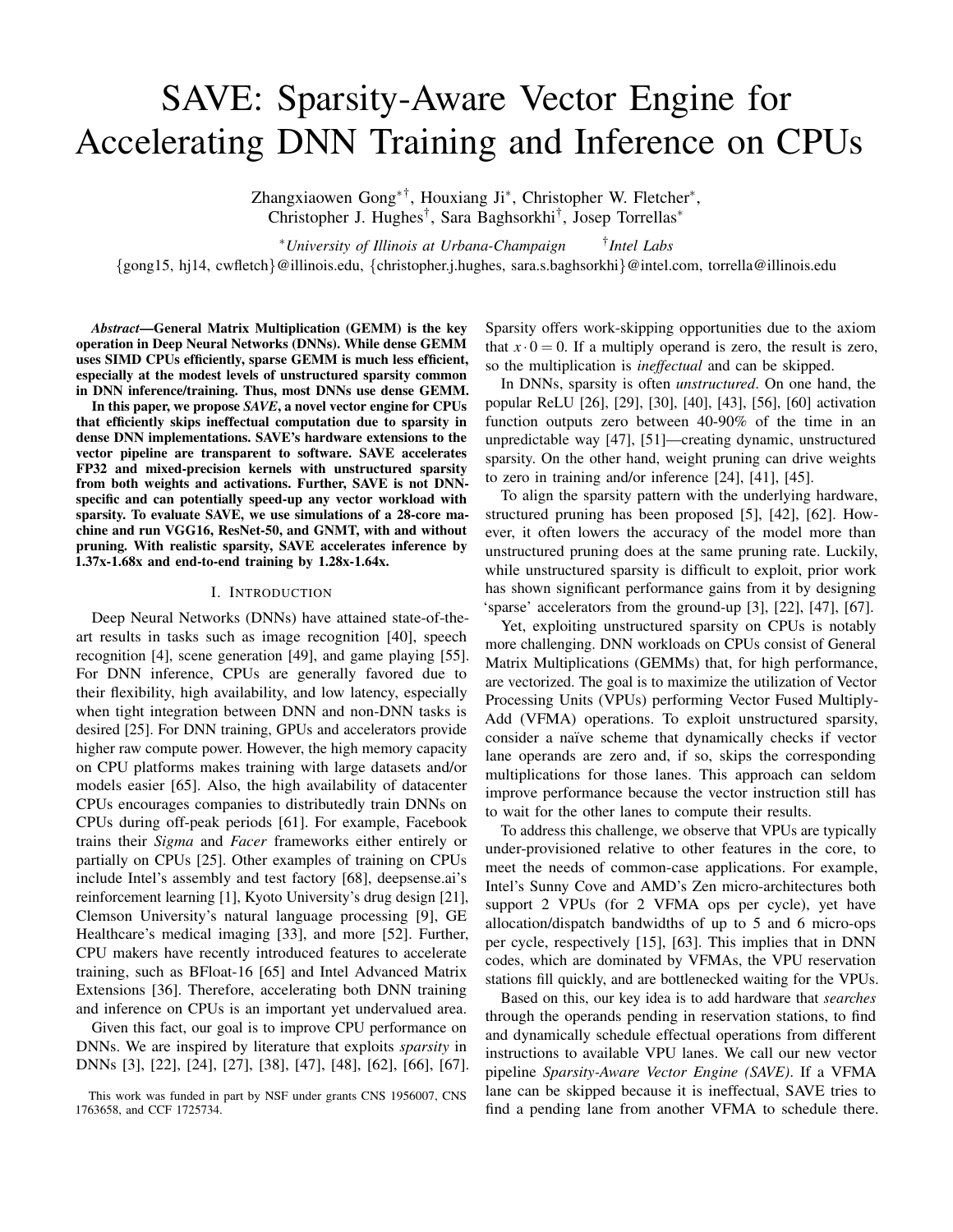The result is fewer VPU operations, leading to speed-ups.

On top of this base idea, we introduce a number of additional optimizations. First, we design hardware-efficient mechanisms to load-balance VPU lanes. Second, because GEMM frequently issues vector broadcasts, we add a small high-bandwidth cache to exploit locality and improve broadcast throughput. Third, we devise techniques to handle the complications from mixedprecision VFMAs. Finally, we disable one VPU when it is idle due to high sparsity, and boost the core frequency.

To the best of our knowledge, SAVE is the first CPU vector pipeline that exploits unstructured sparsity. SAVE is transparent to software and can thus benefit any legacy vector code. We evaluate SAVE using simulations of a 28-core machine. At realistic sparsity, SAVE speeds up the convolutional layers and LSTM cells in inference with dense VGG16, dense ResNet-50, pruned ResNet-50, and pruned GNMT by 1.68x, 1.37x, 1.59x, and 1.39x, respectively. Further, SAVE accelerates their endto-end training by 1.64x, 1.29x, 1.42x, and 1.28x, respectively.

## II. BACKGROUND

## *A. Matrix Multiplication*

GEMM is the core operation in DNNs. LSTMs [19] and batched MLPs use GEMM as a building block. Convolution can be computed either through (un)folding a big GEMM [11] or directly with a series of small GEMMs [18].

Fig. 1 illustrates a vectorized GEMM on a  $2 \times 2$  tile with 2-lane vectors. In each step, the vector operation is shown at the top-left. The first step broadcasts the scalar  $A_{1,1}$  to a vector, then element-wise multiplies the vector by  $B_{1,[1:2]}$  and finally accumulates the product into  $C_{1,[1:2]}$ . The next three steps similarly multiply different broadcasted scalars from *A* and vectors from *B*, and accumulate into vectors from *C*.



Fig. 1: Vectorized GEMM with two lanes on a  $2 \times 2$  tile.

The GEMM reuses registers to reduce memory traffic.  $C_{1,[1:2]}$ and  $C_{2,[1:2]}$  are kept in accumulator registers throughout the computation. Further, (a) and (b) reuse  $B_{1,[1:2]}$ , while (c) and (d) reuse  $B_{2,[1:2]}$ . Although the broadcasted scalars from *A* are not reused in the example, accesses to *A* exploit spatial locality, e.g., (c) reads  $A_{1,2}$  after (a) reads  $A_{1,1}$ . For larger matrices, tiling may create reuse of *A*.

# *B. Instruction Set Architecture for GEMM*

We evaluate our ideas in an x86 environment with AVX-512 extensions [34]. However, the ideas we present are generalizable to other ISAs.

The core of GEMM is multiply-accumulate (MAC). Modern SIMD ISAs, such as ARM SVE [59] and Intel AVX-512 [34], include VFMA instructions. With AVX-512, a VFMA takes three operands of up to 512 bits in length each. A single VFMA can operate on 16 single-precision floating-point (FP32) lanes, where each lane *i* computes:

$$
C_i' = C_i + A_i B_i \tag{1}
$$

The accumulator and the two multiplicands can all be vector registers, or one multiplicand can be from memory. The memory operand can be a full vector or a scalar broadcasted to all vector lanes, supporting the use case in Fig. 1.

When a broadcasted scalar has high reuse, the software may use an explicit broadcast instruction to fill a vector register with the broadcasted scalar, and then reuse the register to reduce memory traffic. We call this the *explicit broadcast* pattern. On the other hand, if a broadcasted scalar has low reuse, the software may employ VFMA memory operands to minimize register pressure and increase code density. We call this the *embedded broadcast* pattern.

Reduced precision [39] and quantization [8] improve DNN performance. One can use lower precision multiplicands, but the accumulator often keeps a higher precision [28]. Vendors are adding mixed-precision MACs, such as Intel's AVX512VNNI (fixed-point) and AVX512 BF16 (Bfloat-16, or BF16), and ARM's BF16 extensions [6]. BF16 is a 16-bit FP format. BF16 and FP32 have the same dynamic range. Training in BF16 yields an accuracy comparable to that of using FP32, without tuning hyperparameters [39], [65].

A BF16/FP32 mixed-precision VFMA instruction, such as Intel's VDPBF16PS and ARM's BFDOT, operates on two multiplicand vectors with BF16 elements, and an accumulator vector with half as many FP32 elements. Two adjacent BF16 lanes map to one FP32 lane, forming a group. In each group, the instruction computes the dot product of the two-lane BF16 sub-vectors and then accumulates onto the FP32 accumulator:

$$
C'_{i} = C_{i} + A_{[2i:2i+1]} \cdot B_{[2i:2i+1]}
$$
 (2)

We use • to denote vector dot product. VDPBF16PS computes the dot product in hardware by performing two consecutive MAC operations [34], shown in Fig. 2.



Fig. 2: Mixed-precision operation in VDPBF16PS.

## *C. Performance Bottleneck of DNN Kernels*

For compute-bound DNN operations such as convolution, the main bottleneck is the throughput of the VPU. For example, Intel's Sunny Cove micro-architecture has 5-wide allocation but only 2 VPUs [63]. Similarly, AMD's Zen has 6-wide dispatch but only 2 VPUs [15]. As a result, their front-end bandwidth is heavily underutilized in DNN computations.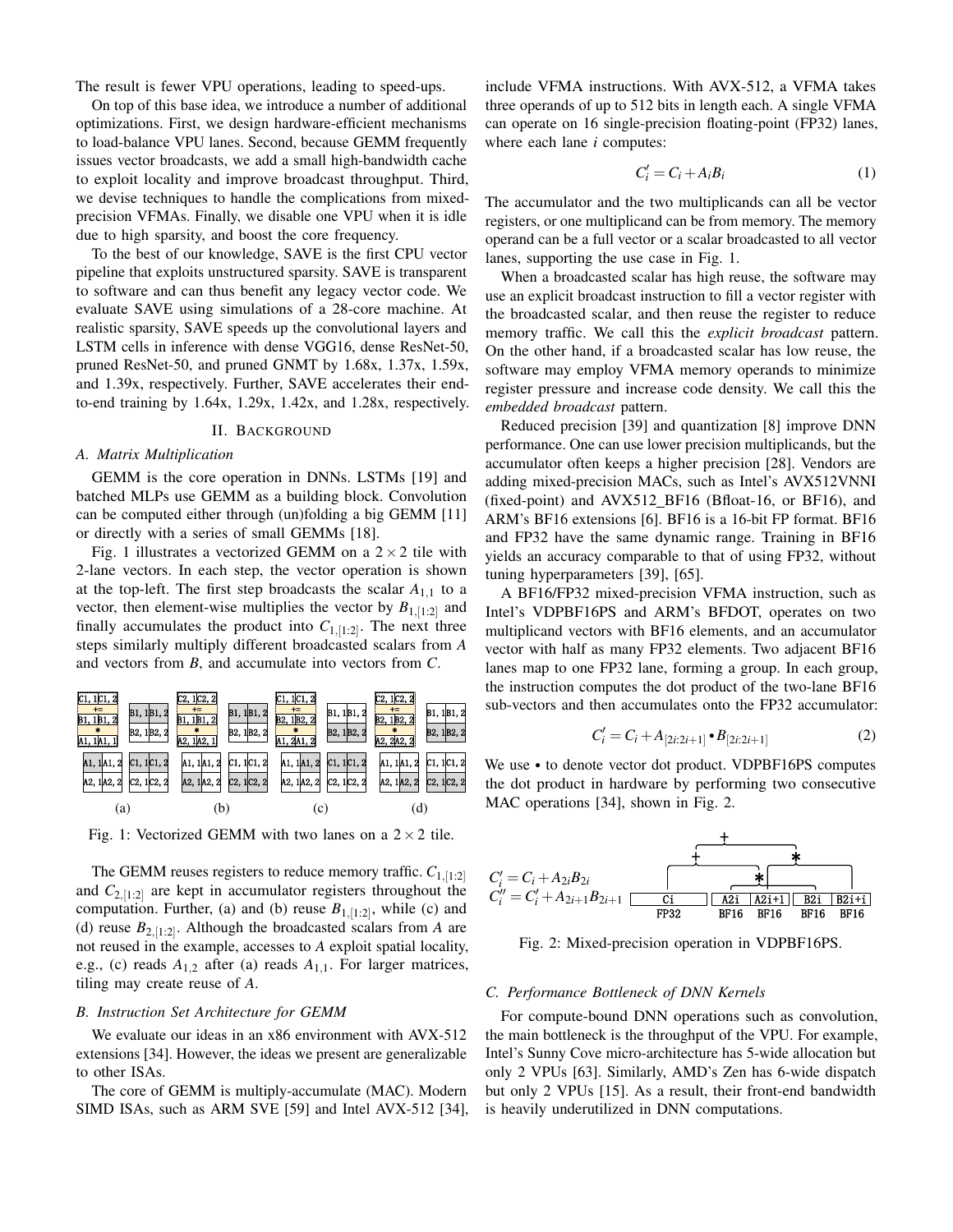# *D. Sparsity in DNN Workloads and Ineffectual Operations*

Sparsity has long been exploited in linear algebra codes. In DNN training and inference, where we operate on matrices, sparsity may arise in the activations and/or weights [23]. Networks that use the rectified linear unit (ReLU) [46] see 40-90% sparsity in activations. Dropout [58] also sparsifies activations, often to 50%. Sparsity in activations is innately unstructured. Weights sparsity comes from pruning, where an increasing fraction of weights is zeroed out during training. Pruned networks may be stored in a compressed representation for inference but are often in dense form during training, and masks are used for identifying dropped weights [69].

Pruning may be structured or unstructured. Structured pruning partitions weights into blocks of non-zero values to be efficiently processed by parallel hardware [5]. This requires considerable software effort and network tuning. Unstructured pruning [24], [69] is much easier to implement, but results in a pseudo-random pattern of non-zeros. Hardware for dense computations usually sees limited speedup from it.

When either multiplicand in a MAC is zero, the accumulator value does not change. We can skip such an ineffectual operation to increase the compute throughput. This is simple for scalar MACs but challenging for VFMAs. Unless all vector lanes are ineffectual, we cannot skip a VFMA.

## III. SPARSITY-AWARE VECTOR ENGINE

We propose SAVE, a sparsity-aware vector engine for CPUs that skips ineffectual MAC operations. SAVE is transparent to software and speeds up DNN training and inference by exploiting *unstructured sparsity* in weights and activation.

Sparsity in a VFMA is either *non-broadcasted (NBS)* or *broadcasted (BS)*. NBS occurs when some elements of a vector are zero; BS occurs when a zero scalar is broadcasted to a vector. For NBS, SAVE combines the non-zero lanes from multiple VFMAs before issuing the VPU operation. This is feasible because the front-end bandwidth of server CPUs is higher than the VFMA throughput. Hence, DNN kernels quickly fill up the reservation stations (RS) with VFMAs. For BS, SAVE skips the entire VFMA, since it is ineffectual.

Fig. 3 shows the execution back-end and memory subsystem of a processor with SAVE. We show the added logic blocks in gray and the storage in black. In the rest of this section, we describe the basic SAVE architecture that skips ineffectual computation. In Section IV, we present advanced techniques that increase SAVE's performance. Finally, Section V introduces additional SAVE support for mixed-precision VFMAs.

To exploit NBS, we combine effectual lanes from multiple ready VFMAs. We call the set of ready VFMAs at a given time the *Combination Window (CW)*. Since modern CPUs have deep RS and ROB, we can have large CWs. However, VFMAs with the same accumulator have a true dependence, and only the oldest can be ready for execution. Hence, the number of VFMAs in the CW cannot exceed the number of accumulator registers. We observe that, for a large enough GEMM, with 32 ISA vector registers, the CW is often 24-28.



Fig. 3: SAVE adds logic units (gray) and storage units (black) to the execution backend and the memory subsystem. Each block is discussed in the section in the parentheses.

A VFMA's lane *i* is effectual when both multiplicands at lane *i* are non-zero. However, AVX-512 VFMAs can use write masks (WM) for predication, e.g., for dropped weights when pruning DNNs. The masked-out lanes are ineffectual.

SAVE generates an *Effectual Lane Mask (ELM)* for each VFMA, with one bit per lane. We allocate the ELMs from the AVX-512 mask physical register file (RF) to avoid additional storage cost [34]. In the studied GEMM kernels, one multiplicand is non-broadcasted while the other is broadcasted; however, we support NBS in both multiplicands *A* and *B* for generality. When *A* and *B* (and the WM, if used) of a VFMA are ready, SAVE schedules them to a *Mask Generation Unit (MGU)*. For each lane, the MGU checks the corresponding elements from *A* and *B*. If both are non-zero and the lane's WM bit (if present) is set, the hardware sets the lane's ELM bit. Fig. 4 shows this simple logic.

Because the MGU is simple, SAVE replicates it to process instructions in parallel. By matching the number of MGUs to the issue-width, the MGU throughput is never a bottleneck. We do not need the accumulator *C* of a VFMA to be ready before generating the ELM for the VFMA. A VFMA enters the CW once all of its operands and its ELM are available.

SAVE merges effectual lanes from multiple VFMAs in the CW into a temporary accumulator and two temporary multiplicands, collectively referred to as *temp*. To simplify the logic, SAVE keeps all the elements in their original vector lanes — an approach we refer to as *Vertical Coalescing*. Then, it computes a vector MAC in the VPU with the temp.

Algorithm 1 describes the scheduling algorithm of vertical coalescing. In each cycle, the scheduler first clears the temp (Line 1). Then, for each lane position (Line 2), it tests all entries in the RS *simultaneously* and finds the first VFMA with



Fig. 4: Multiple Mask Generation Units (MGUs) producing the Effectual Lane Masks (ELMs) of multiple VFMAs in parallel. The RS shows a single VFMA being worked on.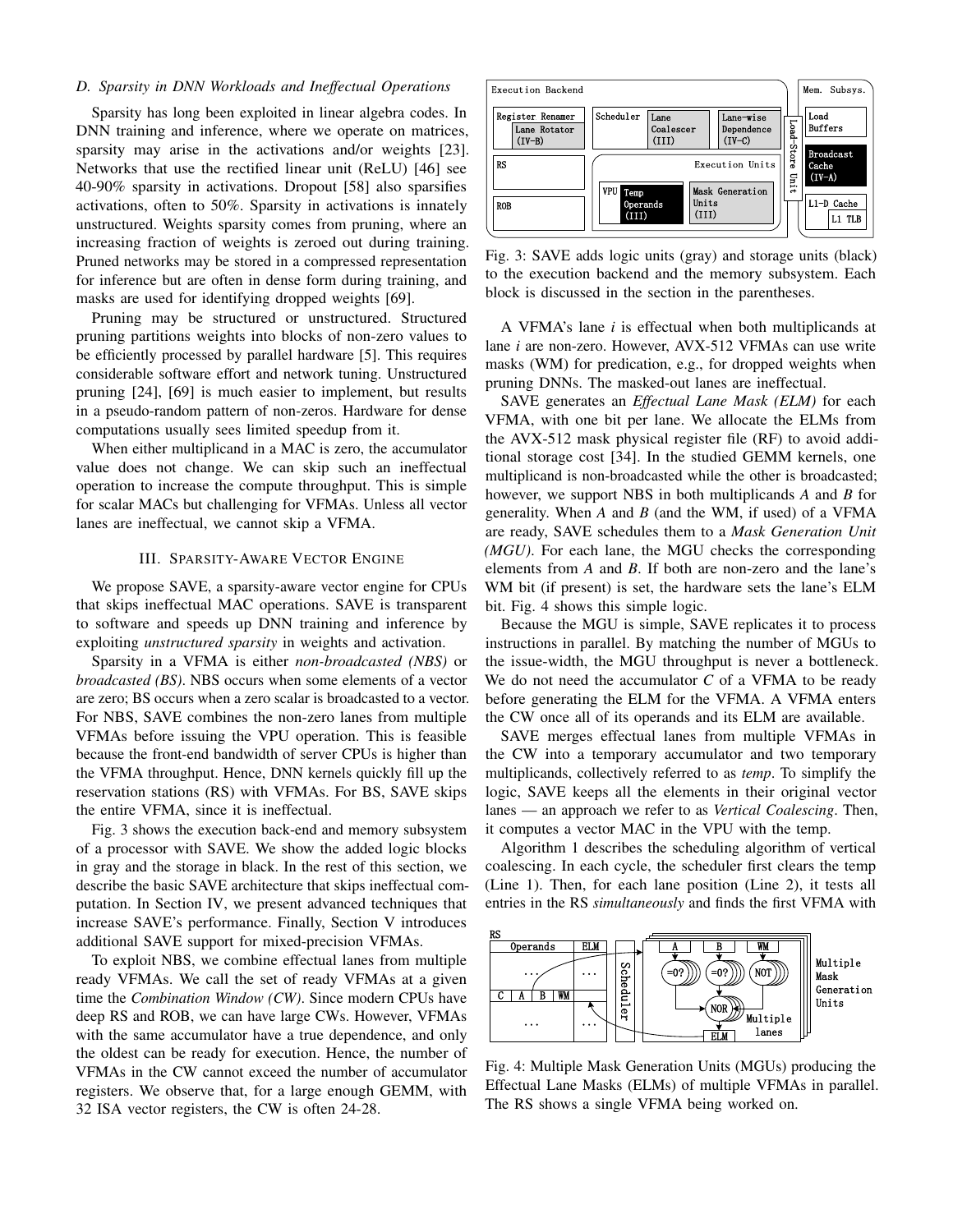|     |     |     |   |                |                              |  | CO <sub>[0]</sub>   |         |                   | CO [3] | au  | aU | a0 | av | ıж |                   |       | <b>BOL2</b>  |  |
|-----|-----|-----|---|----------------|------------------------------|--|---------------------|---------|-------------------|--------|-----|----|----|----|----|-------------------|-------|--------------|--|
|     |     |     |   |                | $\left\lceil 2 \right\rceil$ |  | $C1$ <sup>[0]</sup> |         |                   | C1 [3] |     |    |    |    | ×  | LO.               |       |              |  |
|     |     |     |   |                | $\left[2\right]$             |  |                     |         |                   |        | az. | аż | a2 | a2 |    |                   |       |              |  |
|     |     |     |   |                |                              |  |                     |         |                   |        | a.  | ಒ  | а3 | a3 |    |                   | B3 I  |              |  |
|     | .   |     | . |                |                              |  |                     | .       |                   |        |     |    |    |    |    |                   |       |              |  |
|     |     |     |   |                |                              |  |                     |         | CO <sub>[2]</sub> |        | -a0 | a3 | a0 |    | ∗  | BO <sub>[0]</sub> | B3[1] | <b>BO[2]</b> |  |
| Kes | [0] | C3' |   | $\overline{C}$ | $\Gamma$ 21                  |  | VPU                 | Compute |                   |        |     |    |    |    |    |                   |       |              |  |

(a) A single compaction via vertical coalescing. The data from a VFMA's effectual lane are assigned to the same lane in *T*.

|     |       |     |                 |                                                                                                                                                                                    | CO.             |             | CO' | $\lceil 3 \rceil$ |    |            | CO <sub>[1]</sub> | CO121  | С0гз1           | au  | аU | av<br> | a0 | × |           | B0 <sub>12</sub> |  |
|-----|-------|-----|-----------------|------------------------------------------------------------------------------------------------------------------------------------------------------------------------------------|-----------------|-------------|-----|-------------------|----|------------|-------------------|--------|-----------------|-----|----|--------|----|---|-----------|------------------|--|
| Ι2  |       |     |                 |                                                                                                                                                                                    |                 |             |     | - [3]             |    |            |                   | C1 ro1 | $^{\circ}1$ [3] |     |    |        |    |   |           |                  |  |
| I3  |       |     |                 |                                                                                                                                                                                    | . ലാ            | $\sqrt{21}$ | C2  | $[3]$             |    |            |                   | 0.911  | C2rs            | .   | a2 | a2     | а2 |   |           |                  |  |
| 14  | , C3' | [0] | C3              |                                                                                                                                                                                    | CO <sup>2</sup> | 121         | C3' | $\lceil 3 \rceil$ | l= | C3[0]      | .                 |        | СЗГз            | aЗ  | a3 | 83     | a3 |   | <br>B3[1] |                  |  |
|     |       |     |                 |                                                                                                                                                                                    |                 |             |     |                   |    |            | CO [2]            | ാര     | 22.1            | -a0 | a0 | a2     | а3 |   | B012      | B2r              |  |
| Res | CO.   | [0] | CO <sup>'</sup> | $[2] % \includegraphics[width=0.9\columnwidth]{figures/fig_2.pdf} \caption{The graph $\mathcal{N}_1$ is a function of the input and the number of input regions.} \label{fig:1} %$ | C2'             | <b>[0]</b>  | C3' |                   |    | <b>VPU</b> | Compute           |        |                 |     |    |        |    |   |           |                  |  |

(b) A single compaction via horizontal compression. The data from a VFMA's effectual lane can be assigned to any lane in *T*.

Fig. 5: Comparison of compaction methods. *a*0-*a*3 are scalars broadcasted to all vector lanes; *B*0-*B*3 are vectors that contain non-broadcasted sparsity. Gray lanes are effectual and assigned to *T*; black lanes are effectual but will be scheduled later due to resource limitation; white lanes are ineffectual lanes. Lanes with "/" in *T* are unfilled. Arrows show the transfer of data.

an unscheduled effectual lane in the corresponding position. (Lines 3-9). This is done in a single cycle with conventional priority-based *select logic* [54]. If an effectual lane is found, it assigns the input operands to the temp (Lines 5-6) and records the source VFMA of the lane (Line 7) so that, after the computation, it can write the lane's result back to its proper destination. The ELM bit of a lane is cleared when the lane is assigned to the temp. After that, the scheduler issues a VPU operation if the temp contains effectual lane(s) (Lines 10-11) and removes from the RS any VFMA without unscheduled effectual lanes (Lines 12-14).

|                         | <b>Algorithm 1:</b> Scheduling of vertical coalescing                     |
|-------------------------|---------------------------------------------------------------------------|
|                         | <b>definition:</b> temp operands $T$ , reservation stations $RS$ , vector |
|                         | processing unit VPU, effectual lane mask ELM,                             |
|                         | $\mu$ op identifier <i>ID</i> , vector length V                           |
|                         | 1 clear(T);                                                               |
|                         | 2 for <i>lane</i> in <i>V</i> in parallel do                              |
| 3                       | for $\mu$ op in RS do                                                     |
| $\overline{\mathbf{4}}$ | if is $VFMA(\mu op)$ AND ready( $\mu op$ ) AND                            |
|                         | $\mu$ op.ELM[lane] then                                                   |
| 5                       | $T\text{.} \text{accum\_base}$ [lane] = $\mu$ op.accum_base[lane];        |
| 6                       | $T.$ multiplicands[lane] = $\mu$ op.multiplicands[lane];                  |
| 7                       | $T.ID[lane] = \mu op.ID;$                                                 |
| 8                       | $\mu$ op.ELM[lane] = 0;                                                   |
| 9                       | break                                                                     |
|                         | 10 if NOT <i>empty</i> $(T.ID)$ then                                      |
| 11                      | VPU.issue(T);                                                             |
|                         | 12 for $\mu$ op in RS in parallel do                                      |
| 13                      | if is $VFMA(\mu op)$ AND empty( $\mu op.ELM$ ) then                       |
| 14                      | $RS$ .remove $(\mu$ op);                                                  |

For simplicity, the algorithm describes scheduling to a single VPU. With *N* VPUs, each VPU has a temp. For a given lane position in the temps (Line 2), the algorithm selects up to *N* effectual lanes from ready VFMAs and assigns them to the *N* temps. This is a common practice when scheduling to multiple functional units [54]. Finally, for any VPU with a nonempty temp, we issue the compacted computation.

The algorithm can also handle BS because BS resembles a special case of NBS where all lanes are ineffectual. For BS, since all ELM bits are zero initially, the ineffectual  $\mu$ op is directly removed from the RS (Lines 12-14).

SAVE uses a VPU's existing input latch to hold the *temp* and thus avoids additional storage. However, SAVE needs to keep track of the source VFMA of each *temp* lane. The bookkeeping overhead is  $VP \log_2(N_{RS})$  bits per VPU, where *V* is the vector length, *P* is the number of VPU pipeline stages, and *NRS* is the number of RS entries.

Fig. 5a illustrates a single compaction via vertical coalescing with four quad-lane VFMA instructions,  $I_1$ - $I_4$ , in program order. Each accumulator is shown both as an input (*C*) and as an output  $(C')$ , which are renamed to separate physical registers. *a*0-*a*3 are scalars broadcasted to all vector lanes. The three right-hand-side (RHS) inputs of the instructions' effectual lanes are combined into the temp *T* shown below them. The VPU then produces the result *Res* from *T*. Finally, each lane in *Res* is written back to the corresponding positions in the instructions' destinations. Because *T* is assembled from only the RHS inputs, in the rest of this paper's figures, we may omit the accumulation outputs for simplicity.

In the example,  $T$  gets  $I_1$ 's lane 0,  $I_4$ 's lane 1, and  $I_1$ 's lane 2. Since all of  $I_1$ 's effectual lanes are issued, we remove it from the RS. *I*<sup>2</sup> has BS, so it is entirely ineffectual and removed from the RS directly. No instruction has an effectual lane 3, so *T*'s lane 3 is unused. Since vertical coalescing does not move elements across vector lanes, *I*3's lane 0 and *I*4's lane 2 cannot fill the hole in lane 3, and must wait. Lane conflicts like this can cause load imbalance when NBS in the CW is unevenly distributed among lanes.

When an exception occurs, if there are unscheduled effectual lanes from VFMAs that are before the faulting instruction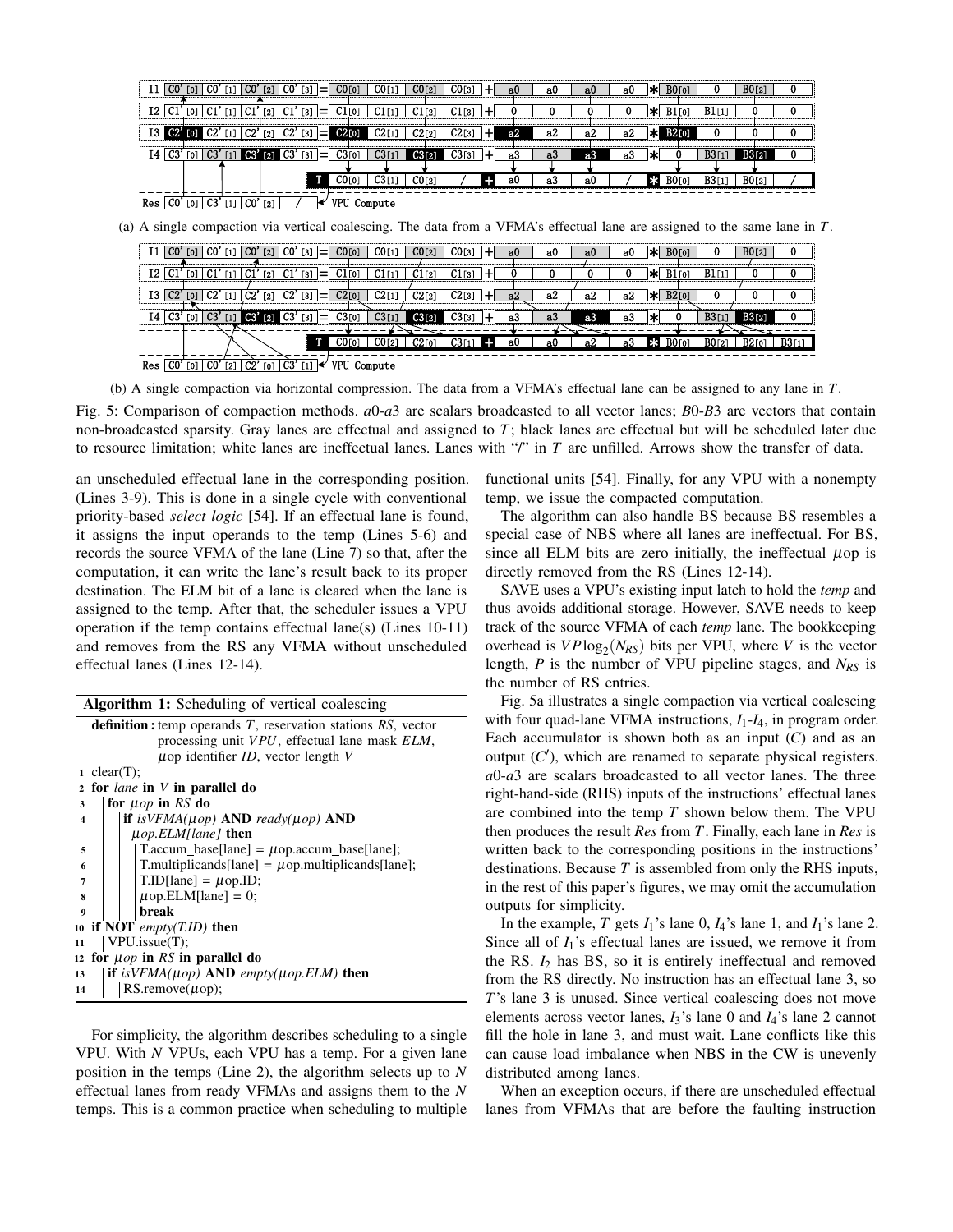in program order, the scheduling algorithm keeps executing until all those lanes complete. On the other hand, completed lanes from VFMAs that are after the faulting instruction are discarded when those VFMAs are squashed. Hence, the coalescing scheme does not jeopardize precise exceptions.

Another scheme for exploiting NBS is *Horizontal Compression*. This technique first bubble-collapses the ineffectual lanes of a VFMA. Then, it concatenates multiple VFMAs' effectual lanes into the temp. After the computation, it bubble-expands the results. Fig. 5b illustrates a single compaction via horizontal compression. In the example,  $T$  gets lanes 0 and 1 from  $I_1$ 's lanes 0 and 2, lane 2 from  $I_3$ 's lane 0, and lane 3 from  $I_4$ 's lane 1. After issuing the VPU operation,  $I_1-I_3$  are removed from the RS. Only *I*4's lane 2 is left to be scheduled later.

Horizontal compression does not suffer from lane conflicts. However, bubble-expanding and collapsing add non-trivial latency and require expensive crossbars. Previous works have used horizontal compression to reduce the memory traffic in DNN workloads [2], [51]. Using it to reduce memory traffic is acceptable because (de)compression is only performed when loading from or storing to memory, so using existing permutation hardware in the VPU is sufficient. However, here we would need to bubble collapse and expand for each VFMA instruction, needing additional highly-expensive crossbars to keep up with the VFMA throughput. Hence, SAVE eschews horizontal compression but embraces vertical coalescing with additional optimizations to combat load imbalance.

With compaction, the scheduler may fill *T* with operands from multiple instructions. As a result, in each cycle, it may read more than the usual number of entries from the vector register file (RF). We could add read ports to the vector RF for this, but another option is available. Specifically, for each vector lane, we read only a single set of input elements (i.e., A, B, and C). Therefore, SAVE adopts a vector RF design where each lane of a vector register can be accessed independently. With this design, a vector RF with *V* lanes per vector register functions analogously to *V* independent scalar RFs.

# IV. ADVANCED FEATURES

SAVE is enhanced with additional features to improve performance. First, because GEMM frequently issues vector broadcasts, we add a small high-bandwidth *Broadcast Cache* to exploit locality and improve broadcast throughput. Second, to load-balance VPU lanes, we introduce the *Rotate-Vertical Coalescing Scheme* and the *Lane-Wise Dependence Scheme*. Finally, we disable one VPU when it is idle due to high sparsity, and boost the core frequency. We now consider each technique.

# *A. Broadcast Cache*

The basic SAVE design speeds up computation when VFMA throughput is the only bottleneck, such as in the explicit broadcast pattern (Sec. II-B), when broadcasted inputs are reused. However, the embedded broadcast pattern is limited by *both* VFMA throughput and L1-D cache read bandwidth. For example, in modern architectures such as Intel Skylake or AMD Zen, the number of L1-D read ports matches VFMA

throughput [15]. Since the design so far does not reduce L1-D traffic, it hardly benefits embedded broadcast.

SAVE is enhanced to reduce memory pressure by exploiting spatial locality in the broadcasted values. In GEMM, different scalar values in the same cache line are broadcasted nearby in time. Hence, we capture this locality with a small, read-only cache, called the *Broadcast Cache (B\$)*, that exclusively serves the broadcast load requests.

We propose two B\$ designs: one where a line contains the values from the L1-D line that are broadcasted, and one where a line contains a mask indicating if each element in the L1-D line is zero. The designs are shown in the left and the right sides, respectively, of Fig. 6. In the figure, cache lines hold four vector elements.



B\$ without accessing L1-D. zero without accessing L1-D.



(e) With data, B\$ hit, load from (f) With masks, B\$ hit, broadcast B\$ without accessing L1-D. non-zero, load from L1-D.

Fig. 6: Broadcast Cache with data (left) or with masks (right).

In the first B\$ design, a broadcast  $\mu$  op checks the B\$. On a miss (Fig. 6a), SAVE fetches the corresponding line from L1-D, stores it in the B\$, and broadcasts the requested value to the load buffer. Future broadcast  $\mu$ ops may hit in the B\$, directly obtaining the broadcasted element from the B\$, regardless of whether the element is zero (Fig. 6c) or not (Fig. 6e).

The second B\$ design is shown on the right side of the figure. B\$ only needs 16 bits per line, if we assume that the L1-D has 64B lines and 4B elements. When a broadcast  $\mu$ op misses in the B\$, SAVE fetches the requested line from the L1-D and compares each element to zero, to generate the mask for the B\$ (Fig. 6b). In addition, it broadcasts the requested element into the load buffer.

When a broadcast  $\mu$ op hits in the B\$, SAVE checks the corresponding mask bit. If set (Fig. 6d), SAVE populates the load buffer with zeros and does not read the data from the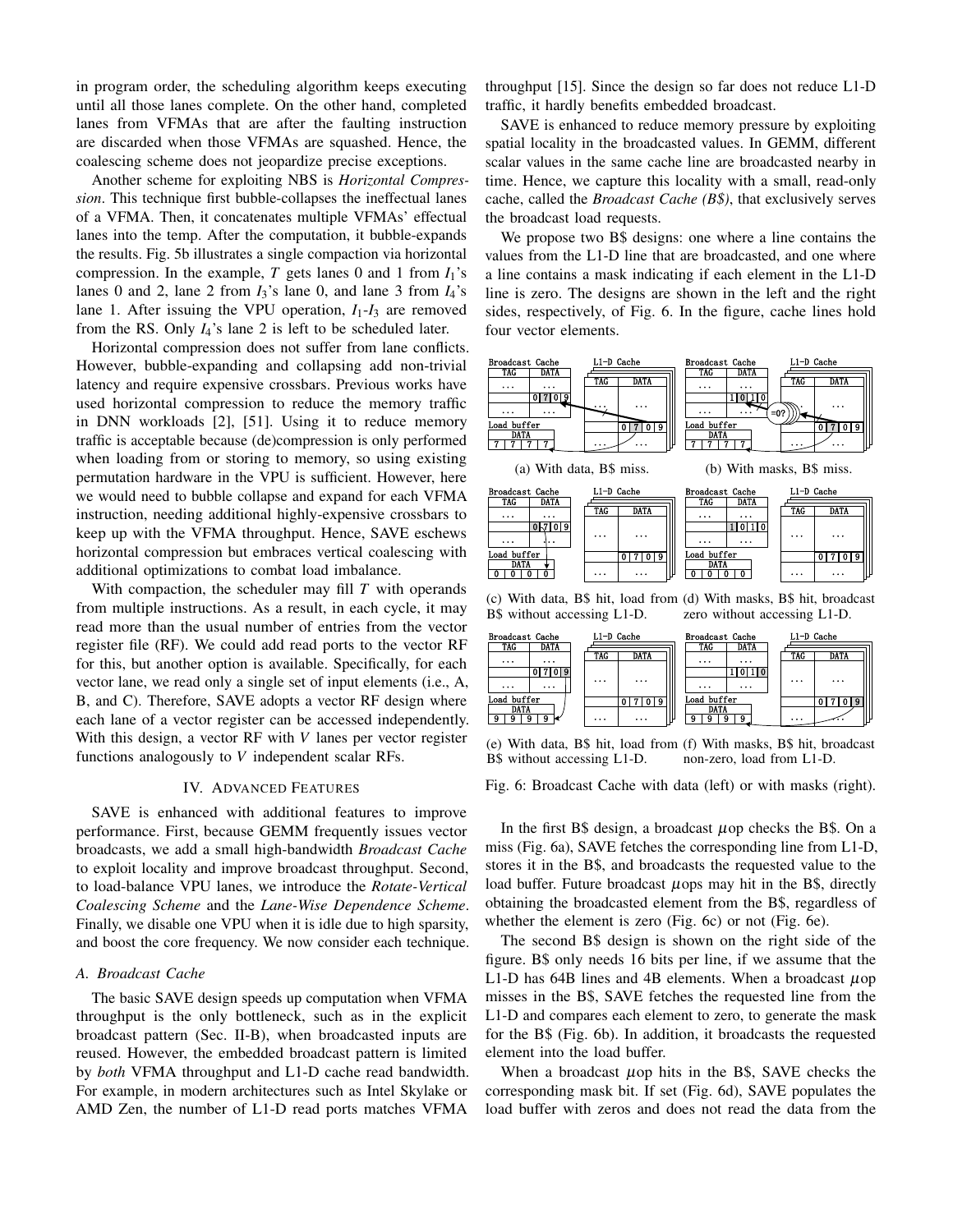|                                                                                                                                                                       | Accumulator IS                            | Broadcasted multiplicand | Non-broadcasted                      |
|-----------------------------------------------------------------------------------------------------------------------------------------------------------------------|-------------------------------------------|--------------------------|--------------------------------------|
|                                                                                                                                                                       | rotated                                   | is <i>NOT</i> rotated    | multiplicand IS rotated              |
| $ I1 $ CO[0] CO[1] CO[2] CO[3] +<br>$ \mathbf{\ast} $ BOrol<br>a0<br>a0.<br>a0<br>-a0                                                                                 | .   CO[0]   CO[1]   CO[2]   CO[3]         | а0<br>-a0<br>аO.<br>яΩ   | BO <sub>IO1</sub>                    |
| $ 12 \tbinom{1}{0} C1_{11}  C1_{2}  C1_{3}  +$<br>-a1<br>аl<br>-al                                                                                                    | 12 C1[3 C1[0 C1[1 C1[2]]]                 | яl<br>-al<br>al          |                                      |
| $\begin{bmatrix} 13 & 02 & 0 \end{bmatrix}$ $\begin{bmatrix} 02 & 11 & 02 & 2 \end{bmatrix}$ $\begin{bmatrix} 02 & 13 & 0 \end{bmatrix}$ +<br>- a2<br>a2<br>.ค2<br>а2 | $ 13 C2$ [1]                              | а2<br>a2<br>аż           | BO[0]                                |
| E3 BOT01 I<br>-a0<br>ш                                                                                                                                                | $CO[0]$ $Cl[0]$<br>$C2[0]$ $\blacksquare$ | - a0<br>a2<br>-al        | BO[0]<br><b>E3</b> $B0[0]   B0[0]  $ |

(a) Vertical coalescing cannot combine lanes from instructions sharing (b) Rotate-vertical coalescing. The operands from instruction  $I_2$  are a non-broadcasted multiplicand. rotated right one lane; those from  $I_3$  are rotated left one lane.

Fig. 7: Operand rotation combats load imbalance in vertical coalescing.

L1-D. Otherwise (Fig. 6f), SAVE fetches the data from the L1-D. Overall, this B\$ design needs less storage, but it only skips an L1-D access when broadcasting zeros.

B\$'s ideal size depends on how GEMM is register-tiled. We need one B\$ line per accumulation buffer for *C*. The example in Fig. 1 uses 2 such buffers; therefore, we only need 2 entries in the B\$ to capture the locality in *A*. More generally, the maximum number of B\$ entries needed is the total number of architectural vector registers; the number of accumulation buffers cannot exceed this. In the context of AVX-512 with 32 vector registers, we give the B\$ 32 entries. With a directmapped B\$, we see  $> 90\%$  hit rates for all tested DNN kernels.

This small B\$ size allows more ports at a low cost. For our modeled core, 4 read ports are sufficient. We add additional address generation logic to support the ports. We keep the B\$ coherent with the L1-D. Since the broadcasted inputs are read-only in GEMM, we do not expect B\$ invalidations from other cores.

# *B. The Rotate-Vertical Coalescing Scheme*

Vertical coalescing is sensitive to imbalanced load across lanes. Such imbalance is inherent when we reuse a register holding non-broadcasted data. Fig. 7a shows this case. All 3 instructions use register *B*0. Thus, their sparsity patterns are the same. Therefore, vertical coalescing cannot assign any effectual lanes from  $I_2$  and  $I_3$  to  $T$  due to conflicts. When we have such reuse, the *effective* CW shrinks significantly — the CW size is divided by the average number of reuses per register.

SAVE improves vertical coalescing by assigning a *Rotational State (R-state)* to each VFMA. Depending on the state, we rotate a VFMA's operands to the left or right by one lane, or do not rotate them at all. In this way, we limit the rotations and thus the hardware cost. Rotation eases the imbalance triggered by register reuse. We call this *Rotate-Vertical Coalescing*.

Fig. 7b shows an example. Fig. 7b is like Fig. 7a except that the operands of  $I_2$  and  $I_3$  are rotated right and left, respectively, both by one lane. After the rotations, the effectual lanes from the 3 instructions no longer conflict. The 3 R-states increase the effective CW by up to 3x.

Keeping copies of differently rotated operands consumes more physical registers; therefore, SAVE applies two optimizations to minimize the additional registers needed. First, because all scalar elements in the broadcasted multiplicand is the same, rotating it makes no difference. Hence, SAVE uses a single copy of the broadcasted multiplicand for all rotations. This is also reflected in Fig. 7b.

Second, SAVE assigns the same R-state to instructions with the same logical register as their accumulator; this ensures that a VFMA producing an accumulator and a VFMA consuming it are rotated the same way. Consequently, SAVE can keep a single copy of each accumulator. To implement it, SAVE determines an instruction's R-state by taking the logical register number for the accumulator, and performing a modulo operation with the total number of rotational states, which is 3. This also relieves SAVE from bookkeeping each instruction's R-state since it can be easily inquired through a table lookup.

With the two optimizations, SAVE only needs to store up to 3 copies of each non-broadcasted multiplicand (one for each R-state). Since the multiplicands are highly reused in GEMM kernels, the actual number of additional registers needed is low. We observe that, when running a typical explicit broadcast kernel, rotation consumes less than 25% additional registers. The number is much lower, less than 5%, when running a typical embedded broadcast kernel. We found that the size of the physical register file does not become a bottleneck with such additional consumption. As a result, we do not expand the register file.

## *C. The Lane-Wise Dependence Scheme*

Current SIMD processors track data dependences at the vector register granularity. A dependent VFMA is ready when all lanes in the source VFMA complete. We call this a *Vector-Wise Dependence*, which may create *false dependences* between VFMAs when vertical coalesing is employed.

We say that a dependent VFMA's lane *i* falsely depends on a source VFMA when, 1) lane *i* in the source is ineffectual or completed, and 2) some lanes in the source are not completed. Under these conditions, the inputs for the dependent's lane *i* are available, but we cannot schedule the lane. When the distances of true (RAW) dependences are short, false dependences frequently block otherwise issueable lanes.

Fig. 8a is an example of a false dependence. For simplicity, we consider two-lane vectors. Since  $I_1$ 's lane 1 is ineffectual, we want to issue  $I_2$ 's lane 1 simultaneously with  $I_1$ 's lane 0. However, since both instructions accumulate into *C*0, a vector-wise dependence requires  $I_2$  to wait.

SAVE eliminates false dependences by enforcing dependences at the lane level, called *Lane-Wise Dependence*. In this case, a dependent VFMA's lane *i* is ready as soon as the source VFMA's lane *i* completes. Fig. 8b illustrates that the scheme allows  $I_2$ 's lane 1 to be issued along with  $I_1$ 's lane 0. This is compatible with rotate-vertical coalescing because,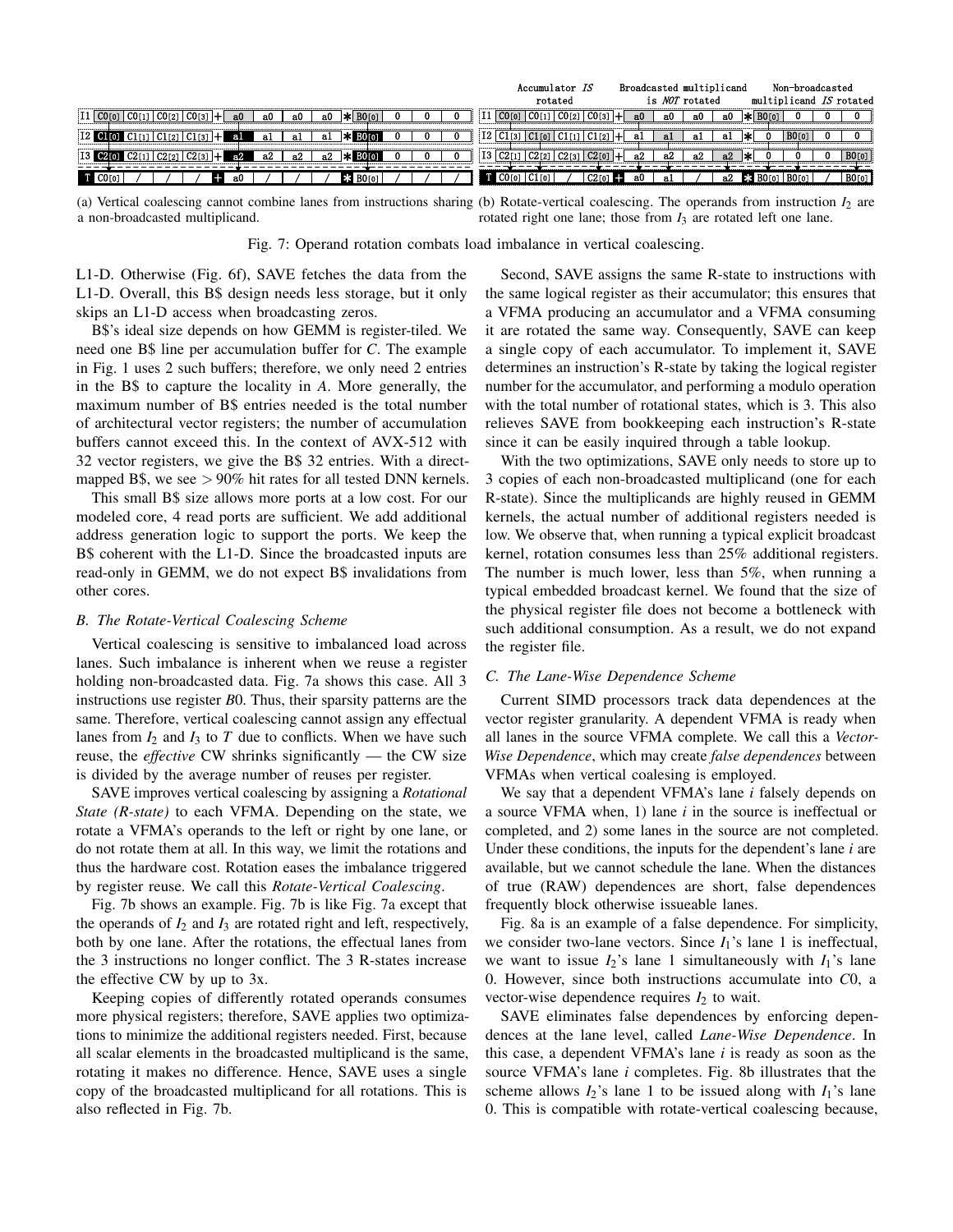| i T 1 | CO[0] | CO[1]                       |       | a0 | a0 | ≭∣     | BO[0]             |        |
|-------|-------|-----------------------------|-------|----|----|--------|-------------------|--------|
| i 12  | CO[0] | CO[1]                       |       | al | al | ١ж     | B1[0]             | B1111  |
| т     | CO[0] |                             | 47    | a0 |    | Ьk.    | BO <sub>[0]</sub> |        |
|       |       |                             |       |    |    |        |                   |        |
|       |       |                             |       |    |    |        |                   |        |
|       |       | (a) Vector-wise dependence. |       |    |    |        |                   |        |
|       | CO[0] | CO[1]                       |       | a0 | a0 | l≭l    | <b>BO</b> [0]     | n      |
| I 12  | CO[0] | CO[1]                       | $\pm$ | a1 | al | l∗l    | $B1$ [0]          | B1[1]  |
|       | CO[0] | CO(1)                       | ÷     | a0 | al | $\ast$ | BO[0]             | B1 [1] |

(b) Lane-wise dependence.

Fig. 8: Vector-wise dependence prevents *I*2's lane 1 from issuing with  $I_1$ 's lane 0. Lane-wise dependence does not.

as discussed, instructions with the same accumulator have the same R-state; thus, their lanes are still aligned after the rotation.

The naïve way to implement lane-wise dependence is to replicate the dependence logic for each lane. SAVE circumvents this by recognizing that the execution of VFMAs with the same accumulator respects true dependences. We honor dependences by scheduling effectual lanes in program order.

First, SAVE does not stall a VFMA if its only unresolved dependence is its accumulator's true dependence on a prior VFMA's accumulator. For example, in Fig. 8b, as soon as *a*0, *B*0, and *C*0 are available for *I*1, and *a*1 and *B*1 are available for  $I_2$ , SAVE marks both  $I_1$  and  $I_2$  ready, despite the fact that  $I_2$ 's accumulator *C*0 still depends on *I*1's *C*0. Then, when SAVE schedules with Algorithm 1, for each lane, it selects the pending effectual lane from the *earliest* ready VFMA in program order in Lines 3-9. For example, SAVE schedules  $I_1$ 's lane 0 before  $I_2$ 's lane 0 because  $I_1$  is earlier in program order. Prioritizing by program order is a well-known heuristic in conventional select logic and has mature implementations [54].

## *D. Power Saving and Frequency Boosting*

Today's VPUs are so power hungry that the power managers may reduce core frequency when running vector code. For example, Intel downclocks its CPUs when running wide SIMD code [35]. However, at high sparsity, there are insufficient effectual lanes to keep all VPUs occupied. This means that reducing the number of VPUs would have little performance impact. Therefore, at high sparsity, we propose SAVE to disable a subset of the VPUs to save power. SAVE may change the number of active VPUs either statically through control registers, or dynamically through heuristics from performance counters. After disabling a VPU, the power manager may increase core frequency.

#### V. MIXED-PRECISION TECHNIQUES

Recently, manufacturers started to support mixed-precision VFMAs [6], [28], mostly for DNNs. The x86 implementation was described in Sec. II-B. We now extend SAVE to apply the techniques in Sec. III and IV to mixed-precision VFMAs.

For mixed-precision VFMAs, SAVE uses rotate-vertical coalescing to skip ineffectual FP32 Accumulator Lanes (ALs) in the *C* vector. However, because two BF16 Multiplicand Lanes (MLs) map to one FP32 AL, an AL is ineffectual only if *both* MLs are ineffectual. Consequently, sparsity in the multiplicands is typically not fully exploited.

Consider the example in Fig. 9, which omits rotation for simplicity. It shows 2 ALs, each mapped to 2 MLs. The dot product (denoted with  $\cdot$ ) of MLs [0 : 1] accumulates into AL 0, and that of MLs  $[2:3]$  accumulates into AL 1. In the figure,  $I_1$ 's ML 1 is ineffectual. However, one cannot skip  $I_1$ 's ML 1 because  $I_1$ 's AL 0 needs to be scheduled due to  $I_1$ 's ML 0 being effectual. Consequently, we cannot schedule  $I_2$ 's AL 0 in this cycle. On the other hand, we can skip *I*1's AL 1 and schedule  $I_2$ 's AL 1 because ML 2 and 3 for  $I_1$  are both ineffectual. Hence, *T* receives *I*<sub>1</sub>'s AL 0 and *I*<sub>2</sub>'s AL 1. However, MLs 1 and 3 in *T* are ineffectual. In general, if the multiplicands have random sparsity patterns, the level of exploitable sparsity is the square of the actual sparsity. e.g., when the multiplicands are 50% sparse, we only leverage  $0.5^2 = 0.25$  or 25% sparsity.

|     | FP32 Accumulator lanes |  |    |    |    |                |  | BF16 Multiplicand lanes |  |
|-----|------------------------|--|----|----|----|----------------|--|-------------------------|--|
|     |                        |  | аU | аU | 80 | аU             |  |                         |  |
| I2. |                        |  |    | аl | a. | a <sub>1</sub> |  |                         |  |
|     |                        |  | a0 | a0 | al | яl             |  |                         |  |

Fig. 9: Vertical coalescing is inefficient for mixed-precision. An accumulator lane can be skipped only when both multiplicand lane pairs mapped to it are ineffectual. The operator • stands for the dot product of two-lane multiplicand sub-vectors.

## *A. Horizontal Compression on Multiplicands*

To address the above problem, SAVE combines effectual MLs from multiple VFMAs with the same accumulator. For example, assume that two instructions, *I*<sup>1</sup> and *I*2, both accumulate to *C*0. Their ML  $[2i:2i+1]$  map to AL *i*. Suppose that the ML  $2i+1$  of  $I_1$  and the ML  $2i$  of  $I_2$  are both ineffectual. Their computation for AL *i* becomes:

$$
I_1:CO_i = CO_i + AO_{2i}BO_{2i} + 0
$$
  
\n
$$
I_2:CO_i = CO_i + 0 + A1_{2i+1}B1_{2i+1}
$$
\n(3)

We can combine the two operations into a single one as:

$$
C0_i = C0_i + A0_{2i}B0_{2i} + A1_{2i+1}B1_{2i+1}
$$
 (4)

We may combine the MLs via either horizontal compression or vertical coalescing, and both methods are correct with real number arithmetic. However, horizontal compression maintains the accumulation order, while vertical coalescing does not. Preserving the order is crucial to produce deterministic results with floating-point arithmetic.

For example, Fig. 10a *vertically* combines *I*1's ML 0 and  $I_2$ 's ML 1.  $I_2$ 's ML 1 is accumulated into *C*0 before  $I_2$ 's ML 0. This changes the accumulation order. In contrast, Fig. 10b *horizontally* schedules *I*1's ML 0 and then *I*2's ML 0, therefore preserving the accumulation order. The figures show the accumulated results in both cases, in *Res*.

For this reason, SAVE uses horizontal compression to combine MLs from mixed-precision VFMAs with the same accumulator. In Sec. III, we claimed that SAVE forsakes horizontal compression on the 16-lane vector due to hardware complexity. However, in the mixed-precision case, it is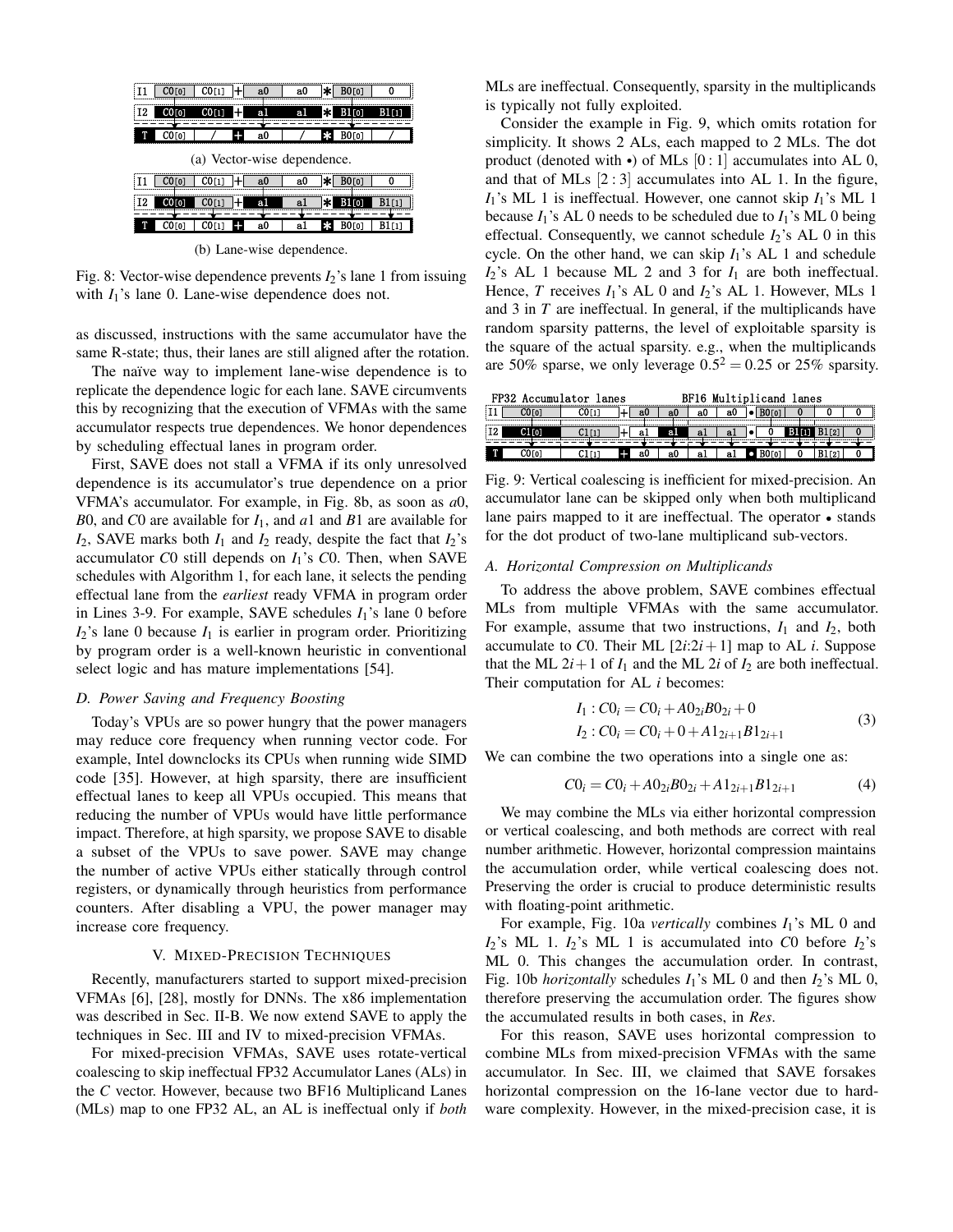

A and B pair, 32-bit Individual A or B value, 16-bit (c) Hardware of horizontal compression for mixed-precision VFMAs.

Data pass through the thick lines in the case of the example in (b).

Fig. 10: Horizontal compression on multiplicand lanes preserves accumulation order while vertical coalescing does not.

acceptable to perform horizontal compression. This is because the complexity of the crossbar needed to perform horizontal compression is quadratic to the number of lanes. For the mixedprecision VFMAs, we permute MLs only within the 2 possible positions that map to the same AL; for the 16-lane vector, we would need to permute within 16 possible positions.

SAVE implements horizontal compression within each AL with two cheap 32-bit 4-to-1 multiplexers, as shown in Fig. 10c. Each multiplexer selects a pair of *A* and *B* multiplicands from 4 candidates. Furthermore, it only needs bubble-collapsing to compact the inputs into  $T$ ; it does not need to bubble-expand the data out of the VPU after the computation.

# *B. Properly Writing Back Results*

The above technique produces the correct result for the last instruction in a chain of VFMAs with the same accumulator. We define any VFMA before the last one in the chain as an *intermediate VFMA*. Although all instructions in the chain write to the same ISA register, with register renaming, their actual destinations are different physical registers. To be transparent to software and to support precise exceptions, SAVE also needs to write the correct results of all intermediate VFMAs to the destination physical registers. Taking Fig. 10b as an example, the result for  $I_1$  should be  $C_{base} + a0 \times B0[0]$ , and the result for *I*<sub>2</sub> should be  $C_{base} + a0 \times B0[0] + a1 \times B1[0] + a1 \times B1[1]$ . However, the intermediate result computed with the temp is  $R = C_{base} + a0 \times B0[0] + a1 \times B1[0]$ , which is the proper result for neither  $I_1$  nor  $I_2$ . The next step of the computation will issue  $I_2$ 's ML1 and produce the correct final result for  $I_2$ .

By design, a mixed-precision VFMA performs two consecutive accumulations for each AL. The VPU uses the result from

the first accumulation as the base of the second one. To produce correct values for the destination registers of intermediate VFMAs, we utilize both accumulation results.

When either result is available for an AL, we mark the ML that produces the result as completed. However, we do not write the result to the AL's destination until both of the MLs of the AL are completed. Otherwise, if a VPU operation's second result is not the final result of an AL for any VFMA, we define it as a *partial result*. A partial result is transient in nature and only useful as the base for a future accumulation. Hence, it should not update the architectural state of any instruction. Furthermore, if an exception happens, we discard the partial result and recompute it after serving the exception. In SAVE, we avoid storing the partial result by immediately scheduling the next VPU operation in the chain, and *forwarding* the partial result to the VPU as the accumulation base.

#### *C. Example of a Mixed-Precision VFMA*

For simplicity, we show an example instead of listing the complete algorithm. Fig. 11 illustrates how SAVE generates proper results for a single AL from 3 instructions with the same accumulator *C*0. The figure also illustrates the register renaming for the accumulator. In the following, we assume that a VFMA takes two cycles to finish, and that the first result is out after one cycle. The instructions have RAW dependence on *C*0, so the example does not pipeline the VPU operations.

Fig. 11a shows the initial state, before any operation occurs. No effectual lane has been scheduled, and *T* is empty. In each instruction, *C*0 is renamed to two physical registers: one as the accumulation base (e.g.,  $R0$  in  $I_1$ ), and the other as the accumulation destination (e.g.,  $R1$  in  $I_1$ ). A subsequent instruction's accumulation base is renamed to the same physical register as the previous instruction's destination (e.g. *R*1 in both  $I_1$  and  $I_2$ ). SAVE fills  $T$  with the accumulation base and the multiplicands. After the computation, SAVE takes the output result (*Res* in the figure) and updates the instruction's destination register accordingly. The rest of the examples replace *C*0 with the actual physical registers: *R*1 to *R*3.

In cycle 1 (Fig. 11b), the initial value of  $C_0$  is  $C_{base}$ , held in *R*0. We issue the first VPU operation with ML 0 from both *I*<sup>1</sup> and *I*2, and use *Cbase* as the accumulation base. The ineffectual lanes are marked as completed with a slashed pattern.

In cycle 2 (Fig. 11c), the first result  $(Res_0)$  of the first VPU operation is available. *I*1's ML 0 completes. Because both MLs of  $I_1$  are completed, we update  $I_1$ 's destination  $R_1$  with  $Res_0$ .

In cycle 3 (Fig. 11d), there are two operations. First, the second result (*Res*1) of the first VPU operation is produced. We mark *I*2's ML 0 as completed. However, since *I*2's ML 1 is unprocessed,  $Res_1$  is not the result for  $I_2$ , so we do not write it to  $I_2$ 's destination  $R_2$ . The second operation is scheduling the next VPU operation on accumulator *C*0. Because *Res*<sub>1</sub> is the accumulation base, we forward *Res*<sup>1</sup> to the VPU input directly (see forward arrow to  $T$ ). We schedule ML 1 of both  $I_2$  and *I*<sup>3</sup> for the next VPU operation.

In cycle 4 (Fig. 11e), the first result of the second VPU operation (*Res*2) is out. We mark *I*2's ML 1 complete. Since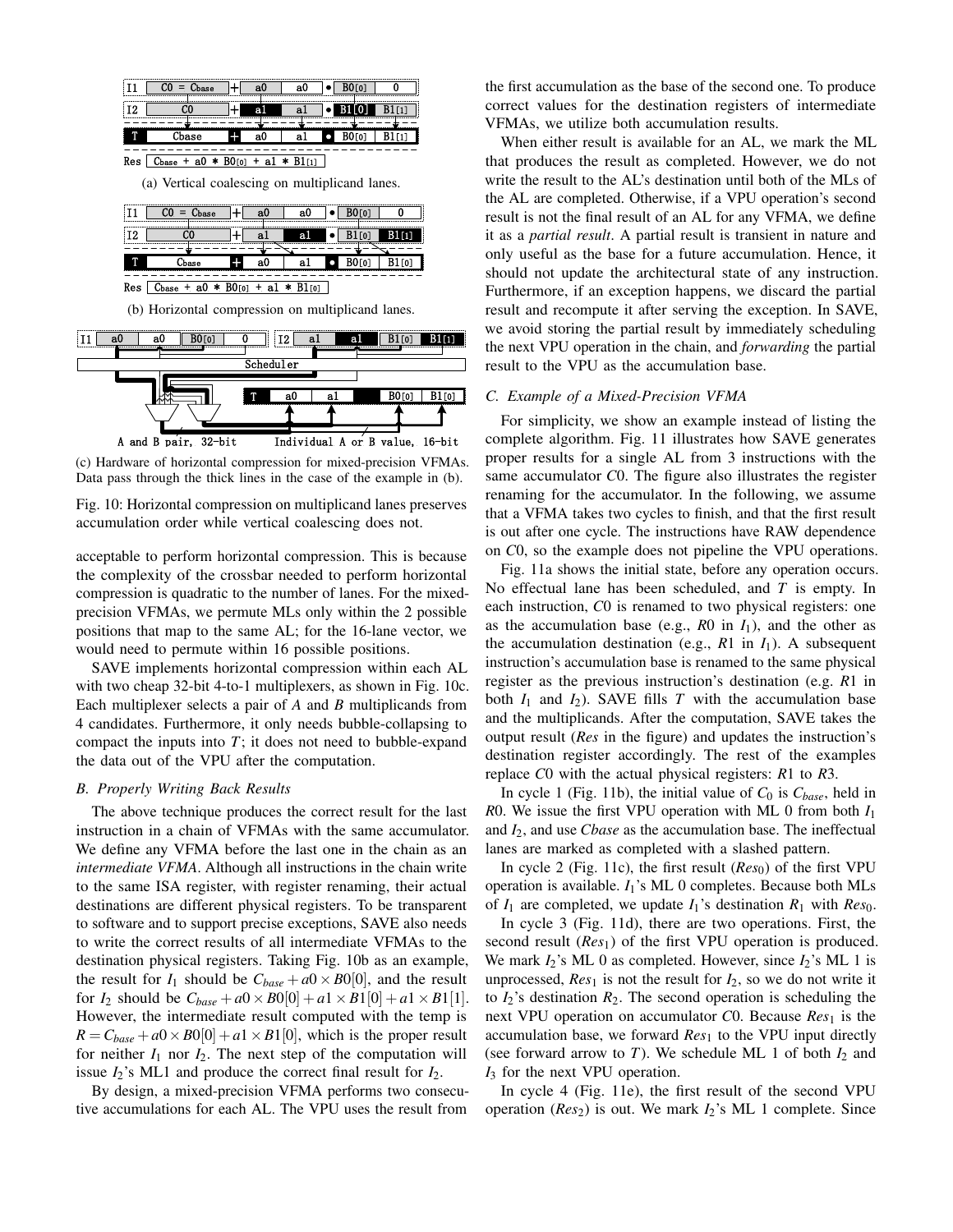

Fig. 11: Example of using mixed-precision VPU operation to properly update the destination registers in a set of instructions using the same accumulator. The completed lanes of each VFMA are shown in a slashed pattern.

both MLs of  $I_2$  are complete, we update  $I_2$ 's destination  $R2$  with *Res*2. Finally, in cycle 5 (Fig. 11f), the second VPU operation finishes. The result  $Res_3$  is written back to  $I_3$ 's destination R3.

Because this design updates every destination register with the correct result, SAVE guarantees correct architectural state when completing any mixed-precision VFMA. Hence, SAVE supports precise exceptions.

#### VI. EXPERIMENTAL SETUP

We implement SAVE in the Sniper multicore simulator [10]. Table I lists the modeled processor, which resembles the 28 core Intel Skylake Xeon 8180 CPU, with the exception that we widen the issue-width to  $5 \mu$ op/cycle, up from 4. This reflects a change in the newer Sunny Cove architecture. In addition, because Sniper does not support non-inclusive caches, we model Skylake's 1.375MB/core non-inclusive L3 with a 2.375MB/core inclusive cache. We model the latency and execution ports of common instructions [14]. We set the latency of a FP32 VFMA to 4 cycles, as in the Skylake; we set the unknown latency of a mixed-precision VFMA to 6 cycles, since it needs simpler multipliers but an additional accumulation.

In each cycle, the Xeon 8180 can execute up to two 256 bit AVX2 instructions at 2.1GHz or up to two AVX-512 instructions at 1.7GHz [35]. Because one 512-bit VPU is broken down into two 256-bit units when executing AVX2 code [15], executing one 512-bit VFMA draws power comparable to executing two 256-bit VFMAs. Therefore, we evaluate SAVE at 1.7GHz with two 512-bit VPUs and at 2.1GHz with one 512-bit VPU. The baseline has two 512-bit VPUs at 1.7GHz. The core frequency affects L1 and L2 but not L3.

TABLE I: Architecture configuration.

| Core           | 28 cores, no SMT, 97 RS entries, 224 ROB entries, 5-issue, |
|----------------|------------------------------------------------------------|
|                | 1 VPU at 2.1GHz or 2 VPUs at 1.7GHz                        |
| B\$            | 32 lines direct-mapped, with data or with masks            |
| $L1-D/I$       | 32KB/core private, 8-way, LRU                              |
| L2             | 1MB/core private, inclusive, 16-way, LRU                   |
| L <sub>3</sub> | 2.375MB/core, shared, inclusive, 19-way, SRRIP, NUCA       |
| NoC            | 2D-mesh, XY routing, 2-cycle hop                           |
|                | Memory 119.2GB/s BW, 6 channels, 50ns latency              |
|                |                                                            |

TABLE II: Storage structures in SAVE modeled at 22nm.

|             |       | Only supports FP32      |                           | FP32 and mixed-precision |                                                                         |     |  |  |  |
|-------------|-------|-------------------------|---------------------------|--------------------------|-------------------------------------------------------------------------|-----|--|--|--|
|             | Size  | $P_{leak}$ $E_{access}$ |                           |                          | $\begin{array}{ccc} \n\text{Size} & P_{leak} & E_{access}\n\end{array}$ |     |  |  |  |
| T per VPU   | 156B  |                         | $N/A$ $N/A$ $168B$        |                          | N/A                                                                     | N/A |  |  |  |
| B\$ w/ mask | 276B  |                         | 0.24mW 2.9E-4nJ 340B      |                          | $0.29$ mW $3.8E-4nJ$                                                    |     |  |  |  |
| B\$ w/ data | 2260B |                         | $3.2$ mW $1.6E-2nJ$ 2260B |                          | $3.2mW$ $1.6E-2nJ$                                                      |     |  |  |  |

With the above configurations, we list SAVE's storage overhead in Table II. We also model the leakage power and access energy of the broadcast cache (B\$) configurations using CACTI 7.0 [7] at the 22nm process.

We evaluate the training and inference of popular CNNs and LSTMs. To compute the convolutional (conv) layers and the LSTM cells, we use the kernels from Intel DNNL [32] (formerly MKL-DNN), a state-of-the-art AVX-512 DNN library.

For CNNs, we choose ResNet-50 [26] and VGG16 [56] on ImageNet-1K [13]. Because VGG16's activation sparsity is high [51], evaluating a pruned version would not provide additional insights. Therefore, we evaluate VGG16 with dense weights. In ResNet-50, the residual connections lower the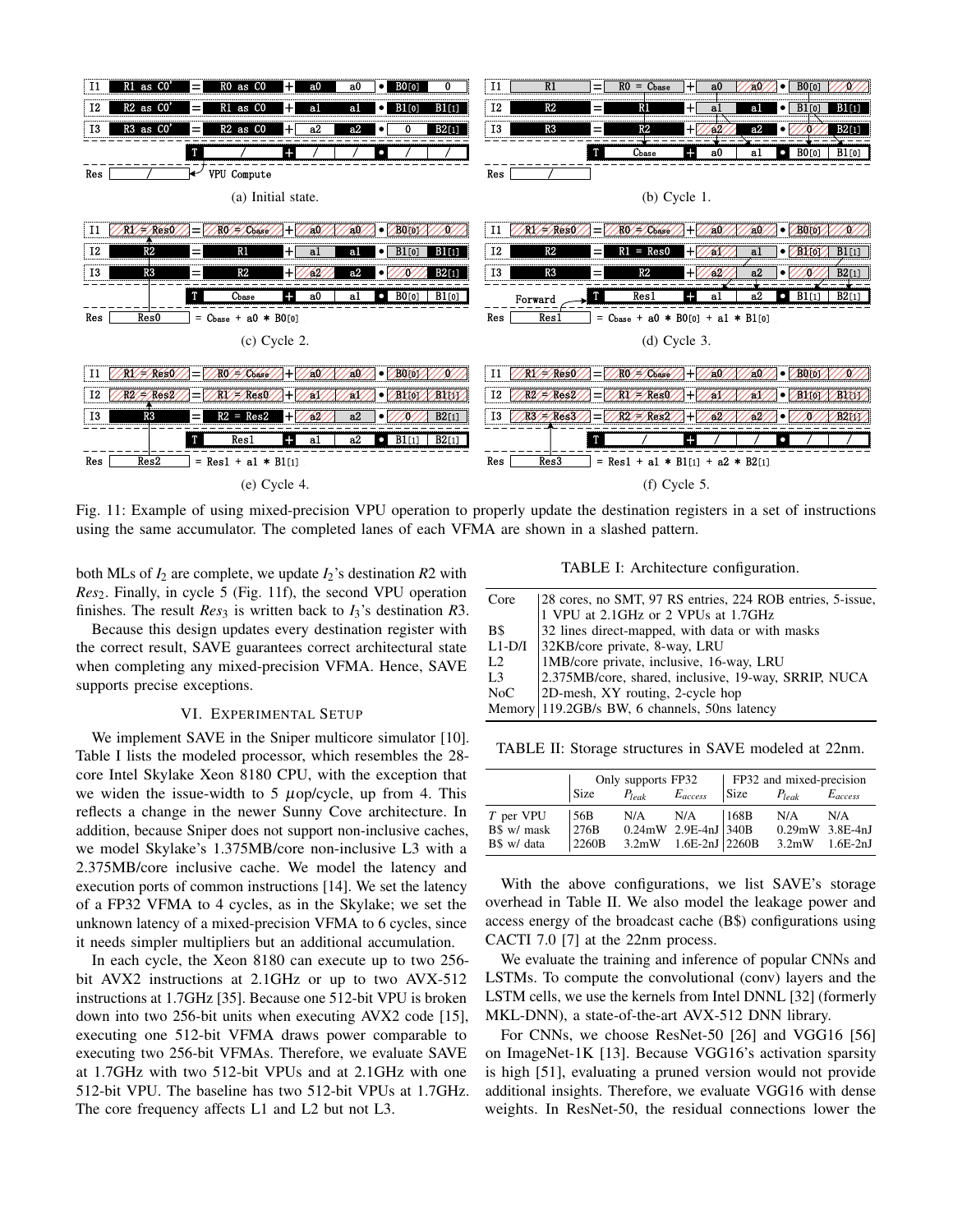activation sparsity by adding positive bias before ReLU. Its use of batch normalization (BatchNorm) [37] further eliminates the sparsity in the output gradient during training. Therefore, we evaluate ResNet-50 with both dense and pruned weights.

For LSTMs, we choose GNMT [64] on WMT'16 EN-DE. Since GNMT does not employ ReLU, the activation sparsity is from dropout with a constant rate of 20%. The activation sparsity further diminishes when the input is concatenated with the previous output. Therefore, we only evaluate GNMT with pruned weights because the activation sparsity is low.

Table III lists the types of sparsity (Broadcasted Sparsity or Non-Broadcasted Sparsity) that are present in inference and in different phases of training. For CNNs, DNNL has two phases in the backward propagation: propagation of input and propagation of weights. For LSTMs, the two phases are merged. Note that when training ResNet-50 without pruning, the backward propagation of input has no sparsity.

TABLE III: Types of sparsity in the evaluated networks.

| <b>CNN</b>       |           | forward/inference |           | backward input | backward weights |            |  |
|------------------|-----------|-------------------|-----------|----------------|------------------|------------|--|
|                  | <b>BS</b> | <b>NBS</b>        | <b>BS</b> | <b>NBS</b>     | <b>BS</b>        | <b>NBS</b> |  |
| dense VGG16      |           |                   |           |                |                  |            |  |
| dense ResNet-50  |           |                   |           |                |                  |            |  |
| pruned ResNet-50 |           |                   |           |                |                  |            |  |
| <b>LSTM</b>      |           | forward/inference |           |                | backward         |            |  |
|                  | <b>BS</b> | <b>NBS</b>        |           | BS             |                  | <b>NBS</b> |  |
| pruned GNMT      |           |                   |           |                |                  |            |  |

Because full training in a simulator is infeasible, we use a sampling method to estimate SAVE's performance. First, we need the realistic weight and activation sparsity during full training runs. For VGG16, we use the sparsity progression reported by Rhu et al. [51]. For ResNet-50, we profile the sparsity during training with and without pruning. The 90 epoch dense training gives a 76.7% top-1 accuracy. We prune using a magnitude based method [69] with the hyperparameters from [17] that yields a 75.4% top-1 accuracy. We start pruning at epoch 32 and stop at 80% target sparsity in epoch 60. The training stops at epoch 102. The weights in each layer are pruned at the same rate. We do not compress the pruned model. For GNMT, we start pruning at iteration 40K and stop at 90% target sparsity at iteration 190K. The training stops at iteration 340K. The final BLEU score is 28.4 [31].

Fig. 12 presents the progression of activation sparsity during training. We omit GNMT since its activation sparsity is constantly 20%. Fig. 13 shows the schedule of weight pruning. We assume that, without pruning, the weights are fully dense.

Next, for each layer, we simulate SAVE with both weight and activation sparsities of 0%-90% at 10% intervals, using a uniform random distribution. The result is a 2D surface of execution times with 100 different combinations of weight and activation sparsities. We warm up L3 with the output from the previous DNN operation: for forward propagation, it is the input activation; for backward propagation, it is the output gradient. The weights and the layer's results are cold.



Fig. 12: Activation sparsity during end-to-end training. Each x-axis segment shows a layer. Within a segment, from left to right are the sparsities from the first epoch to the last one.



Fig. 13: Schedule of weight pruning.

Finally, we calculate SAVE's mean performance on end-toend training. For each epoch and layer, we linearly map the profiled weight and activation sparsities to the 2D surface of execution times computed above, and obtain the execution time of the layer at the epoch. We sum all the layers' execution times at an epoch to get the run time of the whole network at the epoch. At last, we take the average of all the epochs as SAVE's mean network execution time during training.

To compute the execution time of inference, we simulate with the sparsity obtained at the end of training.

# VII. EVALUATION

We first present SAVE's performance on whole-network training/inference with the complete set of SAVE's features. We then discuss the impact of the different features of SAVE.

## *A. Whole Neural Network Performance*

We assess SAVE's whole-network training and inference performance with all SAVE features. We configure the broadcast cache to store the data. Fig. 14 shows the normalized execution time of all conv layers or LSTM cells in the studied networks. For each network, we show bars for the baseline and for several configurations of SAVE: 1) using two VPUs, 2) using one VPU at higher frequency, 3) for each training epoch, statically using the better of one or two VPUs (*static* bars), and 4) for each DNN kernel, dynamically using the better of one or two VPUs (*dynamic* bars). Configuration 3 does not apply to inference because the switching interval is much coarser than an inference. Configuration 4 neglects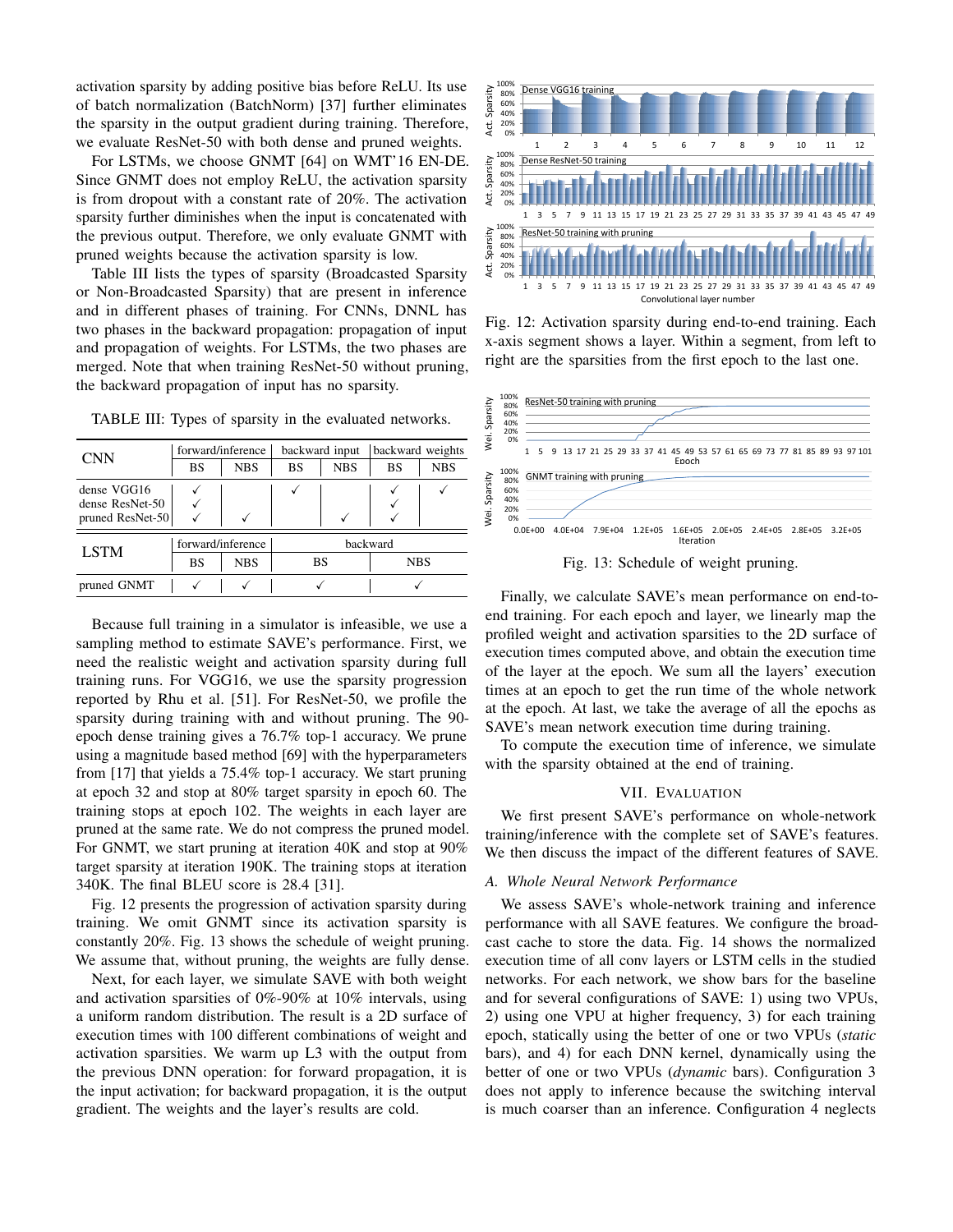

Fig. 14: Execution time of all conv layers or LSTM cells in the studied networks at realistic sparsity, normalized to the baseline.

any overhead for enabling/disabling a VPU and changing the frequency. The reason is that the switching overhead of a typical DVFS manager is around ten microseconds, while our configuration switches at tens of milliseconds. In addition, a VPU's warm-up period is even smaller. Each bar is labeled with the speedup of the configuration over the baseline.

Fig. 14a and Fig. 14c are for CNN inference and training respectively. They show times for dense VGG16, dense ResNet-50, and pruned ResNet-50 at realistic sparsity, each with FP32 and with mixed precision (MP). The bars are broken down into two or more categories. For inference and training, we separate the first layer because 1) it does not have sparse input activations, and 2) it does not compute the back-propagation of input. For training, we also distinguish between forward propagation and backward input and weight propagation.

The figures show that SAVE delivers substantial speedups over the baseline. Configuration 4 performs the best: SAVE with mixed precision speeds-ups dense VGG16, dense ResNet-50, and pruned ResNet-50 by 1.68x, 1.37x, and 1.59x, for inference, and by 1.64x, 1.29x, and 1.42x, for training. The speedups are slightly lower for FP32 and for other configurations.

When SAVE uses a fixed number of VPUs, most workloads perform better with two VPUs. This is because, while many kernels have high sparsity and can benefit from using one VPU at higher frequency, some kernels have dense inputs, and thus prefer two VPUs. For example, the first layer in a CNN has no activation sparsity, and for training the dense ResNet-50, back-propagation of input has sparsity in neither weights nor activations due to Batch Normalization [37].

Configuration 3 performs better than using a fixed number of VPUs since the sparsity level changes during training. Configuration 4 further speeds-ups both training and inference because each kernel's input has different sparsity levels.

SAVE achieves higher speed-up on VGG16 than on ResNet-

50. One reason is that, in VGG16, the first layer (which has no activation sparsity) contributes a smaller portion of the total execution time than in ResNet-50. Also, VGG16 does not incorporate Batch Normalization, so its back-propagation of input has sparsity in the activation gradient. Finally, VGG16's activation sparsity is on average higher than ResNet-50's.

Fig. 14b and Fig. 14d are for GNMT inference and training respectively. In inference, the bars are not broken down; in training, they are broken down into forward and backward. We see that SAVE delivers sizeable speedups over the baseline. For the dynamic configuration, SAVE with mixed precision attains a speedup of 1.39x for inference and 1.28x for training.

Because LSTM have lower compute-to-memory ratios than CNN, it becomes memory bound more easily as SAVE reduces computation. Hence, the speedups are on average lower than on the CNNs. It can be shown that, with two VPUs, the speedup is capped when the weights are 20% pruned; with one VPU, we continue to see speedup until the weights are 60% pruned.

## *B. Boosting Frequency with Fewer VPUs*

We study the effect of using one or two VPUs at different core frequencies. Fig. 15 shows SAVE's speedup on the ResNet2\_2 kernel with two VPUs (a) or one VPU (b) at different sparsity levels. Each bar group corresponds to a different NBS level. Within a group, each bar corresponds to a different BS level. At 0% total sparsity, using two VPUs matches the baseline performance, while using one VPU gives a 29% slowdown. As sparsity increases, SAVE's benefit increases. With two VPUs, SAVE's benefit is capped at 1.49x, when either the BS or NBS level reaches around 60%. Then, the execution is no longer throttled by VPU throughput. With one VPU, we benefit from higher sparsity, up to at least 90% of either type, and reach a maximum speedup of 1.96x. When either type of sparsity exceeds 70%, one VPU outperforms two.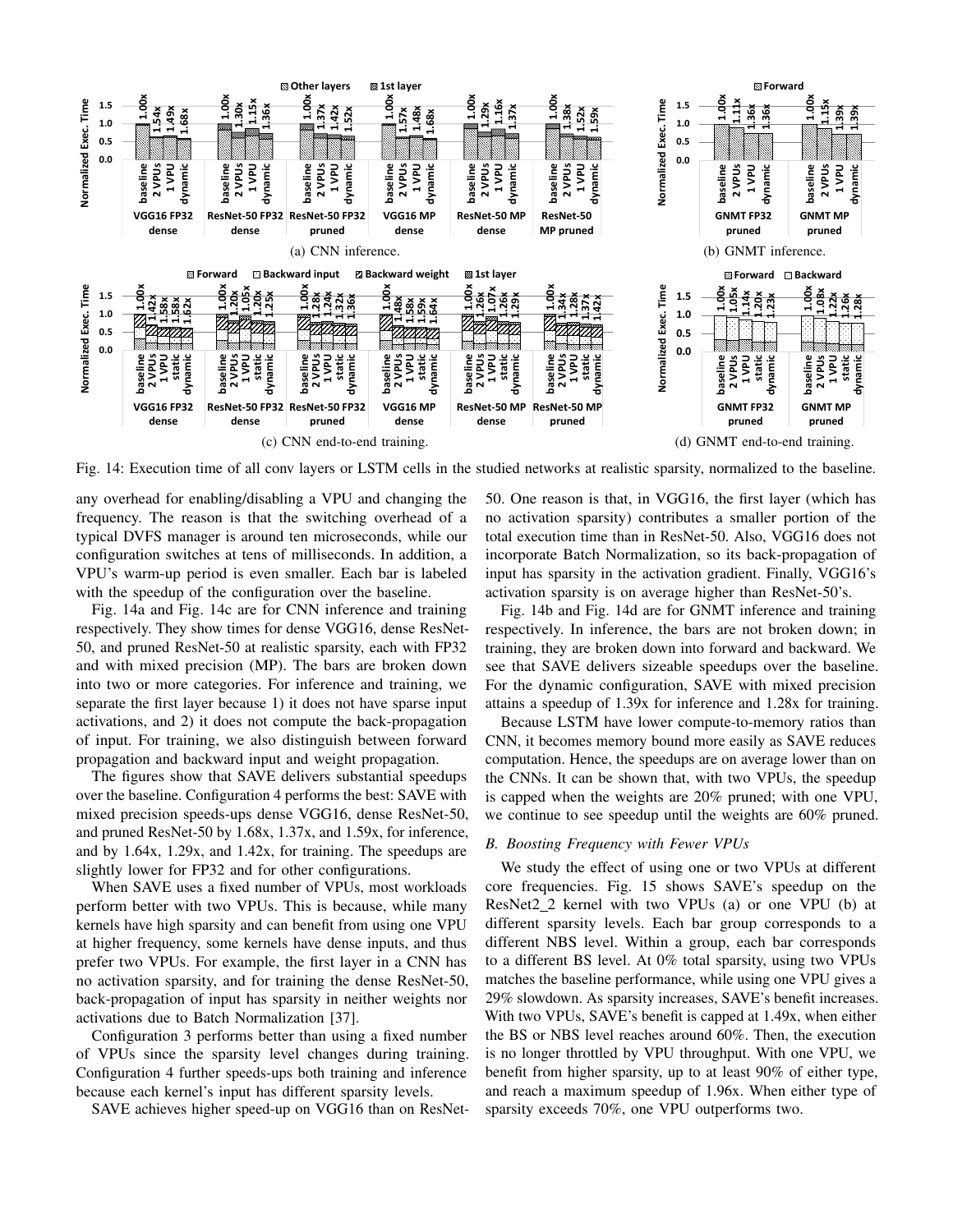

Fig. 15: SAVE speedups on the mixed-precision forward propagation of ResNet2\_2 with 1 or 2 VPUs.

At high sparsity, the speedup reaches a ceiling because the execution becomes memory, frontend, or latency bound, depending on the kernel. Unless the execution is L3 or DRAM bound, higher core frequency usually helps. The speedup caps of the 93 studied kernels are considered in Fig. 16, for FP32 and mixed precision (MP), and 2 and 1 VPUs. The figure counts the number of kernels whose speedup caps are within a range, for conv layers and LSTM cells. We see that using 1 VPU and boosting the frequency effectively lifts the caps. For FP32, the geometric mean of the speedup cap is 1.39x with two VPUs and 1.62x with one VPU. For mixed precision, it is 1.48x with two VPUs and 1.77x with one VPU.



Fig. 16: Histograms of the speedup caps. Each bar counts the number of kernels whose speedup caps are within a range.

#### *C. Broadcast Cache Designs*

To address the L1-D read bandwidth limitation under an embedded broadcast pattern, SAVE introduces the B\$. We proposed two designs of the B\$: one holds data and the other holds masks. The second design saves storage. However, the requested non-zero elements are always fetched from L1-D. If a workload with embedded broadcast only has BS, this is not a problem because the reduction in L1-D read requests from sparsity matches the reduction in VFMA operations. However, if the workload also has NBS, the reduction in VPU operations may make L1-D bandwidth a bottleneck again.

Fig. 17 shows the speedups from SAVE with the two B\$ designs running a kernel with an embedded broadcast pattern. It also shows the speedups without a B\$. The figure shows BS levels of 0% and 40%, and different NBS levels. Without a B\$, we do not get speedup at any level of NBS or BS. Without NBS, as BS increases, both types of B\$ designs deliver speedups.



Fig. 17: SAVE speedups with different B\$ designs on the FP32 back-propagation of weights of ResNet3\_2 with two VPUs.

However, as NBS increases, B\$ with data typically delivers additional speedup, while B\$ with masks does not due to the L1-D bandwidth bottleneck discussed earlier. Consequently, a B\$ is essential to speeding up the embedded broadcast pattern, and a B\$ with data performs much better than a B\$ with masks.

## *D. Techniques for Load-Balancing VPU Lanes*

We now compare vertical coalescing (VC), rotate-vertical coalescing (RVC), lane-wise dependence (LWD), and combinations of them in an environment with only NBS. We also include the impractical horizontal compression (HC) for comparison. For HC, we use the 3-cycle latency of AVX-512 vector permutation (i.e., VPERMPS) [14] as the cost of bubble collapsing/expanding, so we add 6 cycles to VFMA's latency.

Fig. 18 shows, for two kernels, the speedups of these techniques over the two-VPU baseline. We use NBS levels of 0%-90%, 0% BS, and one VPU. We choose two kernels of back-propagation of input in pruned ResNet-50 because this is the only case when NBS is present while BS is not (Table III). To correlate the speedups with realistic sparsity, we list, above the bars, the percentage of training iterations where the NBS of the layer is  $\pm 5\%$  of the sparsity written below the bars. Therefore, bars with higher numbers are more representative.

Recall that adding rotation to VC increases the effective combination window (CW), so RVC benefits more when the CW is small. On the other hand, LWD tackles the severe false dependences when the dependence distance is short.



(b) ResNet5\_1a FP32 back-propagation of input, effective CW  $\approx$  3.

Fig. 18: SAVE speedups with different techniques for load balancing VPU lanes.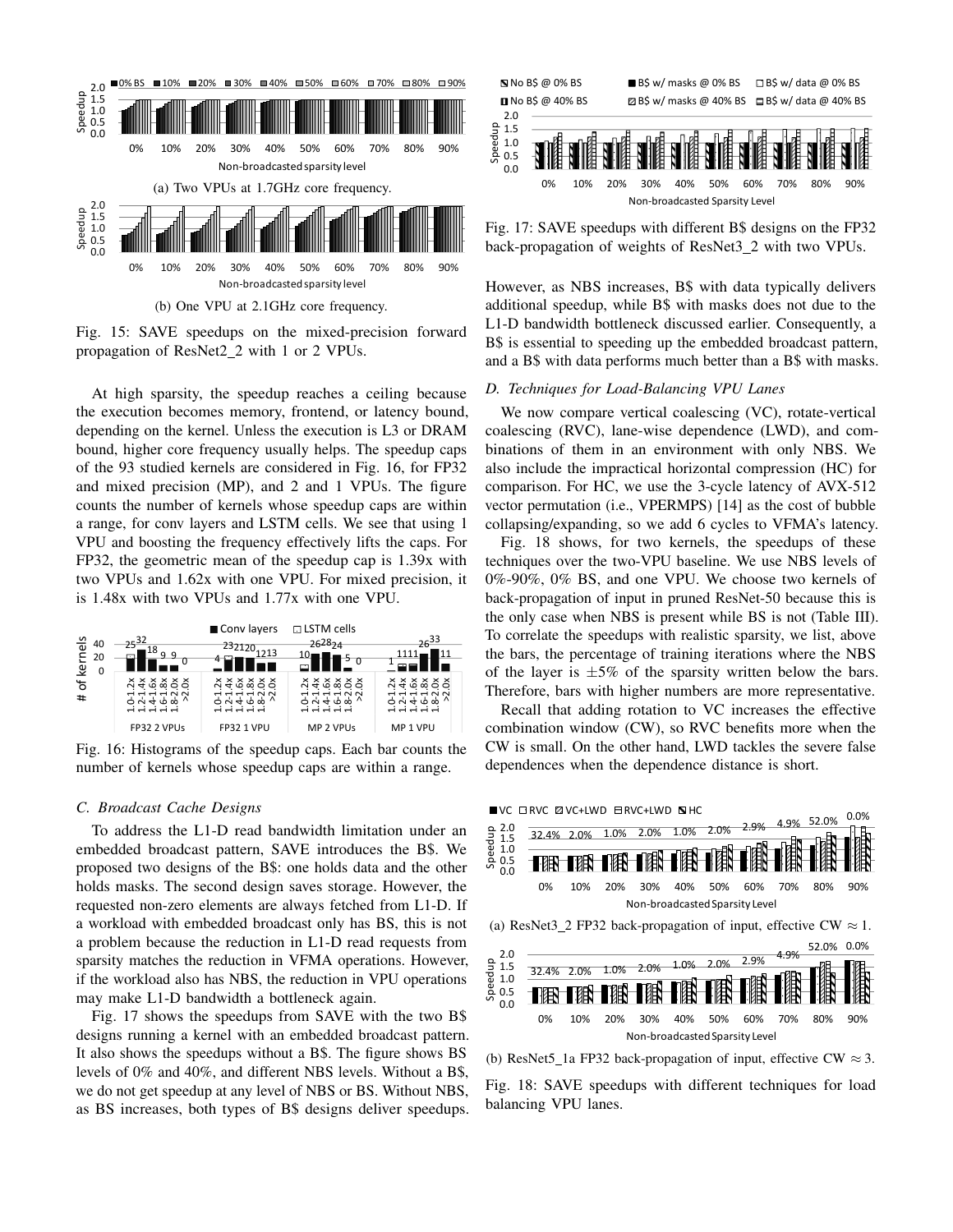Fig. 18a shows a kernel that uses 28 accumulators. Both the dependence distance and the CW size are 28. However, each non-broadcasted multiplicand is reused 28 times, so the effective CW size is around 1. This is a common situation among kernels with the embedded broadcast pattern. In the figure, we see that VC suffers from severe load imbalance and has low performance. RVC mitigates the load imbalance and performs well. VC+LWD provides less benefit than RVC because the effective CW is extremely small while the dependence distance is long. RVC+LWD performs the best, which indicates that the two optimizations are synergistic. We also see that RVC+LWD performs close to HC at medium sparsity. However, HC is slower than RVC+LWD at high sparsity, where the kernel becomes latency sensitive, and HC's 6 additional cycles harm performance.

Fig. 18b shows a kernel that uses 21 accumulators. The dependence distance is 21. Each non-broadcasted multiplicand is reused 7 times, so the effective CW size is approximately 3. For this kernel, VC+LWD is more beneficial than RVC. This is because, compared with the other kernel, the effective CW is larger while the dependence distance is shorter. Moreover, HC is less effective, since the shorter dependence distance makes the kernel more sensitive to HC's additional latency.

Overall, combining the RVC and LWD optimizations gives the best performance across different kernel behaviors.

## *E. Mixed-Precision Technique*

We now consider the impact of SAVE's optimization on mixed-precision VFMAs. The technique exploits the sparsity when only some of the MLs mapping to an AL are ineffectual. Fig. 19 shows the speedups of a mixed-precision kernel with the one-VPU SAVE, either with or without SAVE's mixedprecision (MP) optimization, over the two-VPU baseline. The experiments are at 0% BS and various NBS levels. As before, we list the percentage of pruned ResNet-50 training iterations where the NBS of the layer is  $\pm 5\%$  of the sparsity written below the bars. We see that the mixed-precision technique improves speedups at all sparsity levels, sometimes substantially.



Fig. 19: SAVE speedups on the mixed-precision ResNet4 1a back-propagation of input with SAVE, either with or without SAVE's mixed-precision (MP) technique.

# VIII. RELATED WORKS

Google's TPU, NVIDIA's Tensor Core, and Intel's Cooper Lake all support mixed-precision DNN training. Henry et al. [28] suggest that BF16/FP16 systolic arrays may provide 8-32x more compute potential than a FP32 vector engine. Micikevicius et al. [44] demonstrate that mixed-precision DNN workloads on Volta GPU see a 2-6x speedup over FP32.

Model pruning [23], [24], [69] sparsifies the weights. Gale et al. [17] pruned weights to 95% with low accuracy loss. However, their unstructured-pruned models can perform badly on conventional parallel hardware. Structured pruning [5], [62] is hardware-friendly for inference, but it usually prunes to a lesser degree and results in worse accuracy. It is also very difficult to exploit structured pruning during training.

PruneTrain [42] prunes entire channels and reconfigures the model to a smaller dense form during training. Our work is orthogonal to it and both techniques can work together.

Several accelerators exploit sparsity during inference. Cnvlutin [3] uses activation sparsity to skip ineffectual computations. Eyeriss [12] clock-gates hardware units when a zero is detected. It saves energy but not time. Cambricon-X [67] skips multiplications with pruned weights. EIE [22] exploits weight/activation sparsity with a compressed representation, but it is limited to matrix-vector multiplication. SCNN [47] accelerates convolutions with weight/activation sparsity. Proposals targeting CPUs and/or training are scarce.

SparCE [53] saves front-end bandwidth of light-weight CPUs by annotating skippable code blocks in software and checking for sparse inputs in hardware. It requires co-design and mainly works on scalar code. SAVE targets high-performance SIMD CPUs with spare front-end bandwidth and software transparent.

ZCOMP [2] introduces instructions to load/store compressed vectors. It synergizes with SAVE since its memory reduction is proportional to SAVE's computation reduction, and SAVE can directly use the vector loaded by ZCOMP for VFMA. Rhu et al. [51] also use a similar compression method to reduce the PCIe traffic between GPUs and the CPU.

SparseTrain [20] is a pure software approach to exploit the ReLU-induced dynamic sparsity in both training and inference. It only leverages broadcasted sparsity while SAVE exploits both broadcasted and non-broadcasted sparsity.

Control divergence induces ineffectual lanes in GPU SIMT hardware. Fung et al. [16] dynamically create warps from threads with the same next PC, and they identify the issue of aligned divergence, similar to the lane imbalance that we face. Rhu et al. [50] tackle the aligned divergence by statically permuting the thread-to-lane mapping. Their method is suitable for the coarse-grained control divergence but not the finegrained lane imbalance discussed in this work.

Finally, this work is related to works exploring masked execution of conditional operations in vector code [57].

## IX. CONCLUSION

We propose SAVE, the first sparsity-aware CPU vector engine. SAVE skips operations on zero values, and combines non-zero operations from multiple VFMA instructions. It is also transparent to software. SAVE includes optimizations to mitigate VPU lane imbalance, to alleviate the cache bandwidth bottleneck, and also to exploit mixed-precision computations. Using simulations of a 28-core machine running DNN workloads at realistic sparsity, we showed that SAVE accelerates inference by on average 1.37x-1.68x and end-to-end training by on average 1.28x-1.64x.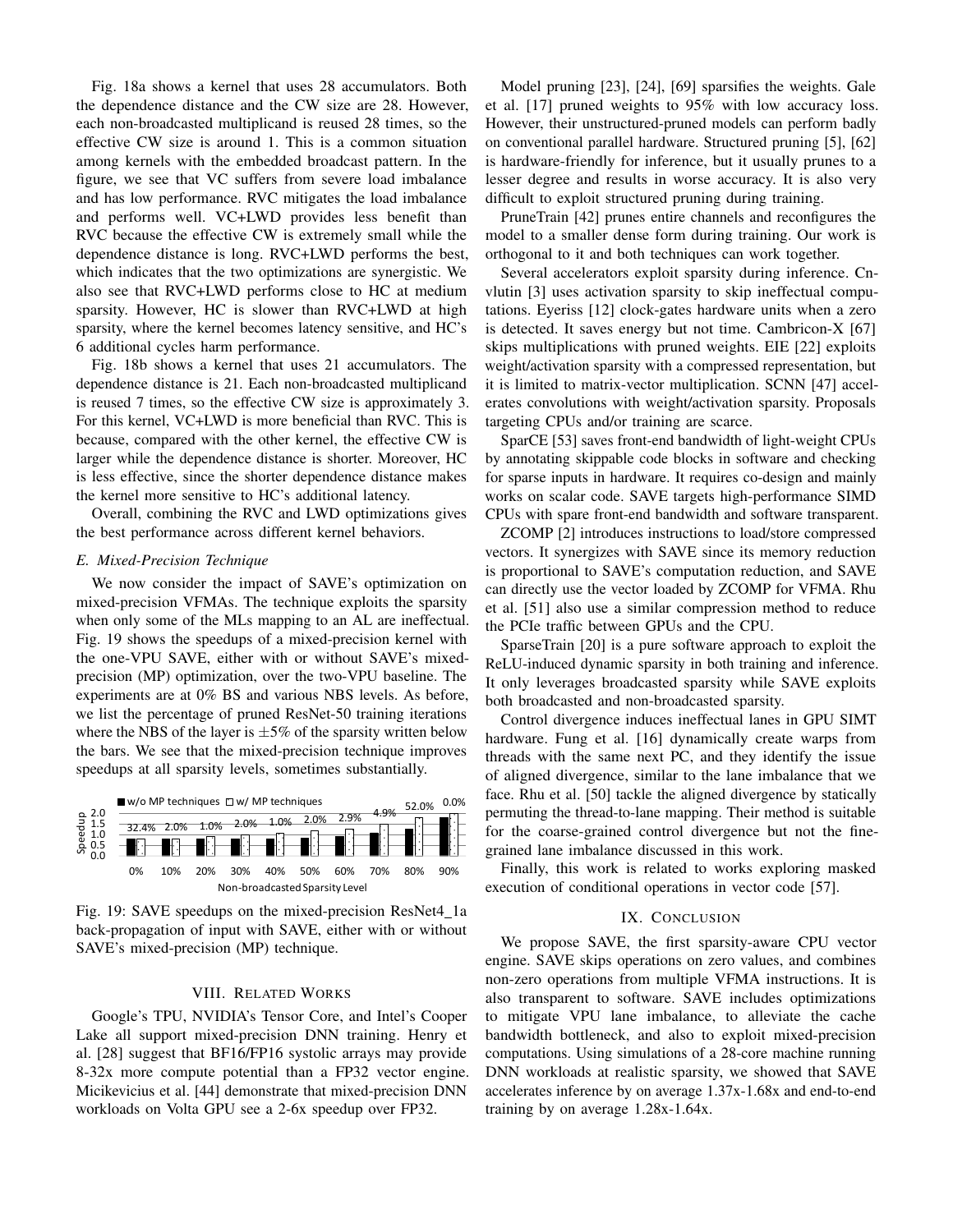#### **REFERENCES**

- [1] I. Adamski, "Solving Atari games with distributed reinforcement learning," Oct 2017. [Online]. Available: https://blog.deepsense.ai/solving-atarigames-with-distributed-reinforcement-learning/
- [2] B. Akin, Z. A. Chishti, and A. R. Alameldeen, "ZCOMP: Reducing DNN Cross-Layer Memory Footprint Using Vector Extensions," in *Proceedings of the 52nd Annual IEEE/ACM International Symposium on Microarchitecture*. ACM, 2019, pp. 126–138.
- [3] J. Albericio, P. Judd, T. Hetherington, T. Aamodt, N. E. Jerger, and A. Moshovos, "Cnvlutin: Ineffectual-Neuron-Free Deep Neural Network Computing," in *Proceedings of the 43th Annual International Symposium on Computer Architecture*, 2016.
- [4] D. Amodei, R. Anubhai, E. Battenberg, C. Case, J. Casper, B. Catanzaro, J. Chen, M. Chrzanowski, A. Coates, G. Diamos, E. Elsen, J. Engel, L. Fan, C. Fougner, T. Han, A. Hannun, B. Jun, P. LeGresley, L. Lin, S. Narang, A. Ng, S. Ozair, R. Prenger, J. Raiman, S. Satheesh, D. Seetapun, S. Sengupta, Y. Wang, Z. Wang, C. Wang, B. Xiao, D. Yogatama, J. Zhan, and Z. Zhu, "Deep Speech 2: End-to-End Speech Recognition in English and Mandarin," 2015.
- [5] S. Anwar, K. Hwang, and W. Sung, "Structured Pruning of Deep Convolutional Neural Networks," *ACM Journal on Emerging Technologies in Computing Systems (JETC)*, vol. 13, no. 3, p. 32, 2017.
- [6] ARM, "BFloat16 extensions for Armv8-A Machine Learning IP blog Processors - Arm Community," https://community.arm.com/developer/ipproducts/processors/b/ml-ip-blog/posts/bfloat16-processing-for-neuralnetworks-on-armv8\_2d00\_a, (Accessed on 11/26/2019).
- [7] R. Balasubramonian, A. B. Kahng, N. Muralimanohar, A. Shafiee, and V. Srinivas, "Cacti 7: New tools for interconnect exploration in innovative off-chip memories," *ACM Trans. Archit. Code Optim.*, vol. 14, no. 2, Jun. 2017.
- [8] R. Banner, I. Hubara, E. Hoffer, and D. Soudry, "Scalable Methods for 8-bit Training of Neural Networks," in *Advances in Neural Information Processing Systems*, 2018, pp. 5145–5153.
- [9] J. Barr, "Natural Language Processing at Clemson University 1.1 Million vCPUs & EC2 Spot Instances," Sept 2017. [Online]. Available: https://aws.amazon.com/blogs/aws/natural-language-processing-atclemson-university-1-1-million-vcpus-ec2-spot-instances/
- [10] T. E. Carlson, W. Heirman, and L. Eeckhout, "Sniper: Exploring the Level of Abstraction for Scalable and Accurate Parallel Multi-Core Simulations," in *International Conference for High Performance Computing, Networking, Storage and Analysis (SC)*, Nov 2011, pp. 52:1– 52:12.
- [11] K. Chellapilla, S. Puri, and P. Simard, "High Performance Convolutional Neural Networks for Document Processing," in *10th International Workshop on Frontiers in Handwriting Recognition*, Oct. 2006.
- [12] Y.-H. Chen, J. Emer, and V. Sze, "Eyeriss: a Spatial Architecture for Energy-Efficient Dataflow for Convolutional Neural Networks," in *Proceedings of the 43th Annual International Symposium on Computer Architecture*, 2016.
- [13] J. Deng, W. Dong, R. Socher, L.-J. Li, K. Li, and L. Fei-Fei, "Imagenet: A Large-scale Hierarchical Image Database," in *2009 IEEE conference on computer vision and pattern recognition*. IEEE, 2009, pp. 248–255.
- [14] A. Fog, "Instruction Tables: Lists of Instruction Latencies, Throughputs and Micro-operation Breakdowns for Intel, AMD and VIA CPUs," *Copenhagen University College of Engineering*, 2019.
- [15] A. Fog, "The Microarchitecture of Intel, AMD and VIA CPUs: An Optimization Guide for Assembly Programmers and Compiler Makers,' *Copenhagen University College of Engineering*, 2019.
- [16] W. W. Fung, I. Sham, G. Yuan, and T. M. Aamodt, "Dynamic Warp Formation and Scheduling for Efficient GPU Control Flow," in *40th Annual IEEE/ACM International Symposium on Microarchitecture (MICRO 2007)*. IEEE, 2007, pp. 407–420.
- [17] T. Gale, E. Elsen, and S. Hooker, "The State of Sparsity in Deep Neural Networks," *arXiv preprint arXiv:1902.09574*, 2019.
- [18] E. Georganas, S. Avancha, K. Banerjee, D. Kalamkar, G. Henry, H. Pabst, and A. Heinecke, "Anatomy of High-Performance Deep Learning Convolutions on SIMD Architectures," in *SC18: International Conference for High Performance Computing, Networking, Storage and Analysis*. IEEE, 2018, pp. 830–841.
- [19] F. A. Gers, J. A. Schmidhuber, and F. A. Cummins, "Learning to Forget: Continual Prediction with LSTM," *Neural Comput.*, vol. 12, no. 10, pp. 2451–2471, Oct. 2000. [Online]. Available: http://dx.doi.org/10.1162/089976600300015015
- [20] Z. Gong, H. Ji, C. Fletcher, C. Hughes, and J. Torrellas, "SparseTrain: Leveraging Dynamic Sparsity in Software for Training DNNs on General-Purpose SIMD Processors," in *Proceedings of the 29th International Conference on Parallel Architectures and Compilation Techniques (PACT)*, Oct 2020.
- [21] M. Hamanaka, K. Taneishi, H. Iwata, J. Ye, J. Pei, J. Hou, and Y. Okuno, "CGBVS-DNN: Prediction of Compound-protein Interactions Based on Deep Learning," *Molecular informatics*, vol. 36, no. 1-2, p. 1600045, 2017.
- [22] S. Han, X. Liu, H. Mao, J. Pu, A. Pedram, M. A. Horowitz, and W. J. Dally, "EIE: Efficient Inference Engine on Compressed Deep Neural Network," in *Proceedings of the 43th Annual International Symposium on Computer Architecture*, 2016.
- [23] S. Han, H. Mao, and W. J. Dally, "Deep Compression: Compressing Deep Neural Network with Pruning, Trained Quantization and Huffman Coding," in *Proceedings of the 4th International Conference on Learning Representations (ICLR)*, 2016.
- [24] S. Han, J. Pool, J. Tran, and W. Dally, "Learning both Weights and Connections for Efficient Neural Network," in *Advances in Neural Information Processing Systems*, 2015, pp. 1135–1143.
- [25] K. Hazelwood, S. Bird, D. Brooks, S. Chintala, U. Diril, D. Dzhulgakov, M. Fawzy, B. Jia, Y. Jia, A. Kalro *et al.*, "Applied Machine Learning at Facebook: A Datacenter Infrastructure Perspective," in *2018 IEEE International Symposium on High Performance Computer Architecture (HPCA)*. IEEE, 2018, pp. 620–629.
- [26] K. He, X. Zhang, S. Ren, and J. Sun, "Deep Residual Learning for Image Recognition," in *Proceedings of the IEEE conference on computer vision and pattern recognition*, 2016, pp. 770–778.
- [27] K. Hegde, H. Asghari-Moghaddam, M. Pellauer, N. Crago, A. Jaleel, E. Solomonik, J. Emer, and C. W. Fletcher, "ExTensor: An Accelerator for Sparse Tensor Algebra," in *Proceedings of the 52nd Annual IEEE/ACM International Symposium on Microarchitecture*, 2019, pp. 319–333.
- [28] G. Henry, P. T. P. Tang, and A. Heinecke, "Leveraging the bfloat16 Artificial Intelligence Datatype For Higher-Precision Computations," *arXiv preprint arXiv:1904.06376*, 2019.
- [29] A. G. Howard, M. Zhu, B. Chen, D. Kalenichenko, W. Wang, T. Weyand, M. Andreetto, and H. Adam, "MobileNets: Efficient Convolutional Neural Networks for Mobile Vision Applications," *CoRR*, vol. abs/1704.04861, 2017. [Online]. Available: http://arxiv.org/abs/1704.04861
- [30] G. Huang, Z. Liu, L. van der Maaten, and K. Q. Weinberger, "Densely Connected Convolutional Networks," *2017 IEEE Conference on Computer Vision and Pattern Recognition (CVPR)*, pp. 2261–2269, 2017.
- [31] Intel, "Compression of Google Neural Machine Translation Model," https://github.com/NervanaSystems/nlp-architect/tree/master/examples/ sparse\_gnmt.
- [32] Intel, "Deep Neural Network Library (DNNL)," https://github.com/intel/ mkl-dnn.
- [33] Intel, "Intel Software Development Tools Optimize Deep Learning Performance for Healthcare Imaging." [Online]. Available: https://www.intel.com/content/dam/www/public/us/en/documents/whitepapers/software-development-tools-optimize-deep-learningperformance.pdf
- [34] Intel, "Intel Architecture Instruction Set Extensions and Future Features Programming Reference," May 2019.
- [35] Intel, "Intel Xeon Processor Scalable Family Specification Update," Nov 2019.
- [36] Intel, "Intel Architecture Instruction Set Extensions Programming Reference," Jun 2020. [Online]. Available: https://software.intel.com/content/www/us/en/develop/download/intelarchitecture-instruction-set-extensions-programming-reference.html
- [37] S. Ioffe and C. Szegedy, "Batch Normalization: Accelerating Deep Network Training by Reducing Internal Covariate Shift," *arXiv preprint arXiv:1502.03167*, 2015.
- [38] H. Ji, L. Song, L. Jiang, H. H. Li, and Y. Chen, "ReCom: An Efficient Resistive Accelerator for Compressed Deep Neural Networks," in *2018 Design, Automation & Test in Europe Conference & Exhibition (DATE)*. IEEE, 2018, pp. 237–240.
- [39] D. Kalamkar, D. Mudigere, N. Mellempudi, D. Das, K. Banerjee, S. Avancha, D. T. Vooturi, N. Jammalamadaka, J. Huang, H. Yuen *et al.*, "A Study of BFLOAT16 for Deep Learning Training," *arXiv preprint arXiv:1905.12322*, 2019.
- [40] A. Krizhevsky, I. Sutskever, and G. E. Hinton, "Imagenet Classification with Deep Convolutional Neural Networks," in *Advances in Neural Information Processing Systems*, ser. NIPS, 2012.